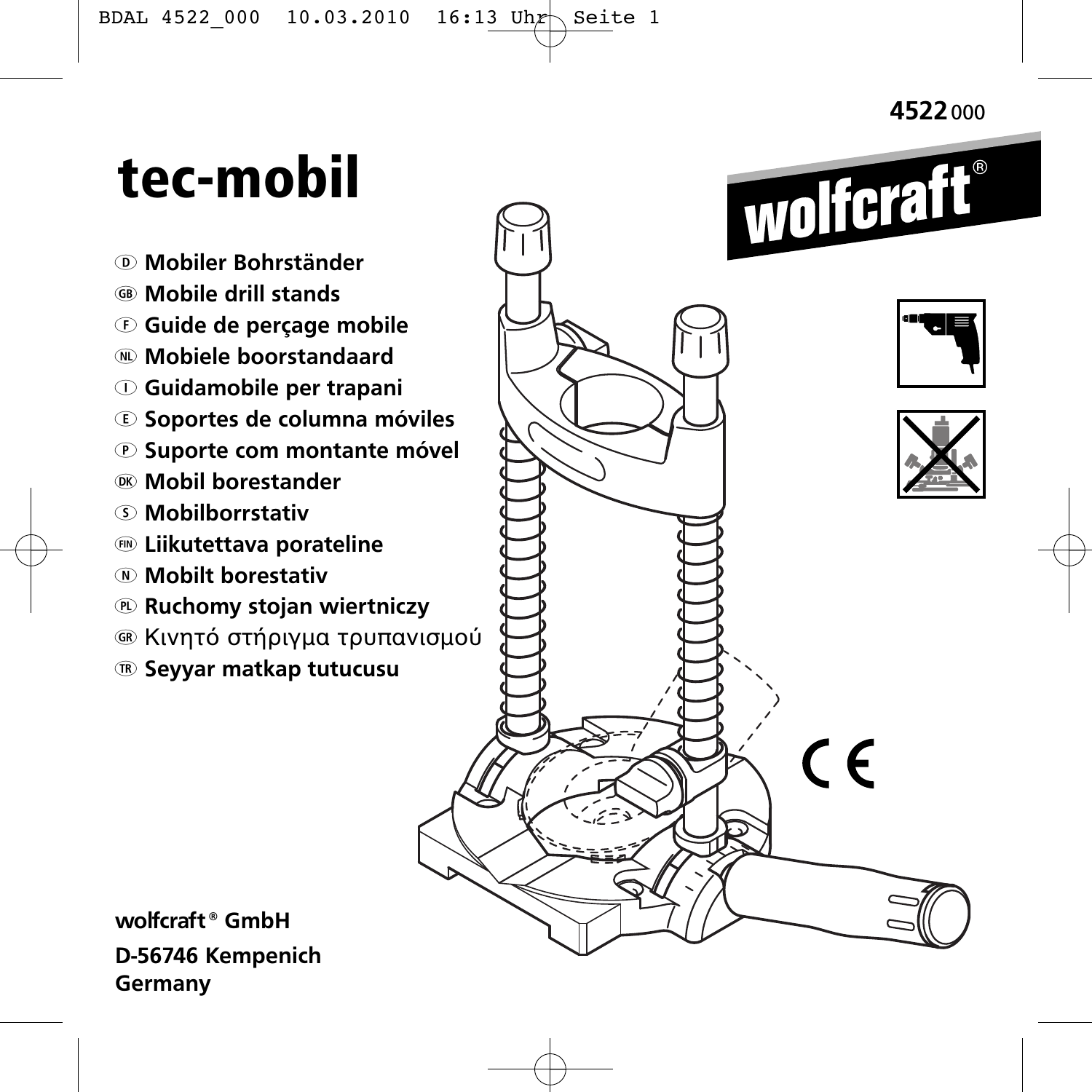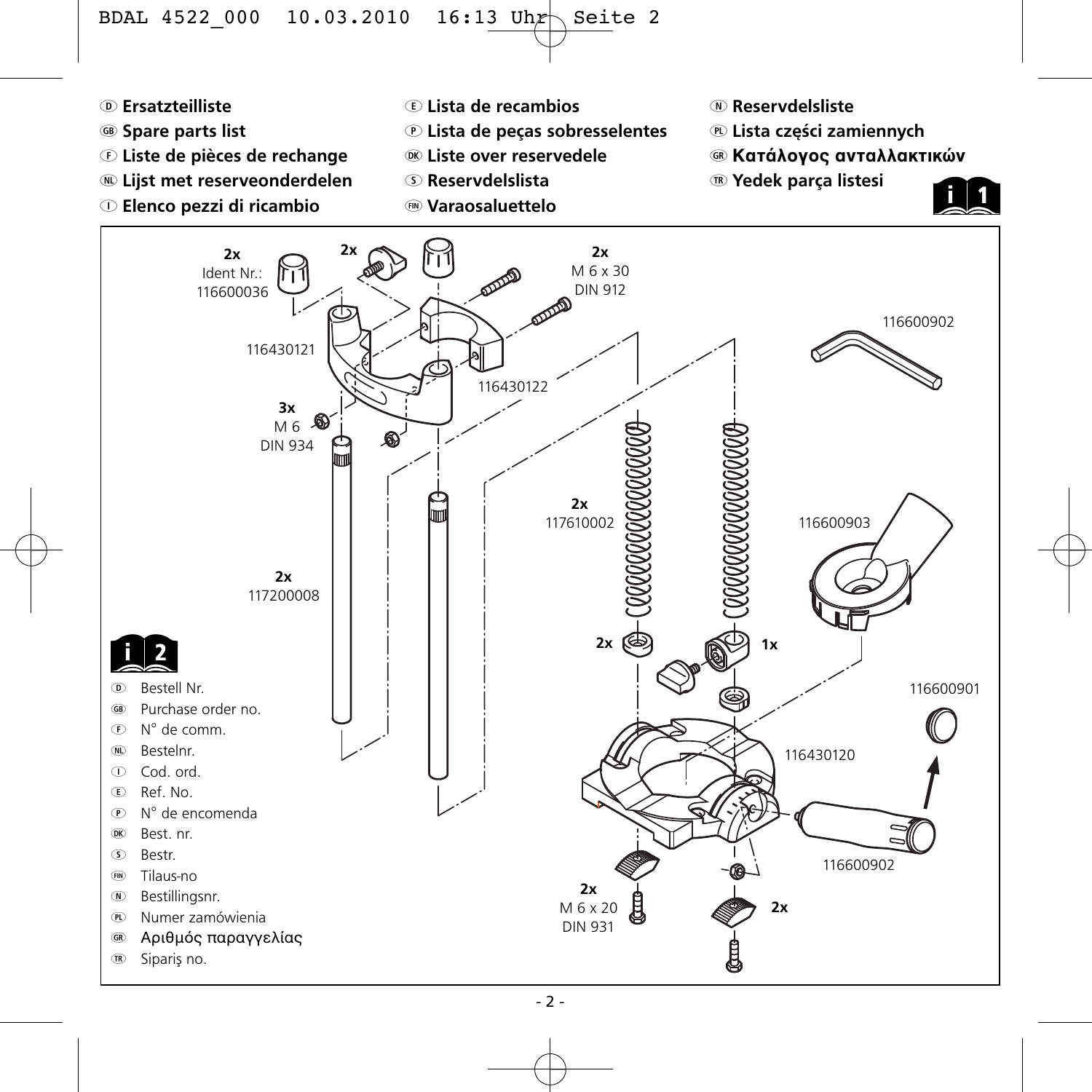

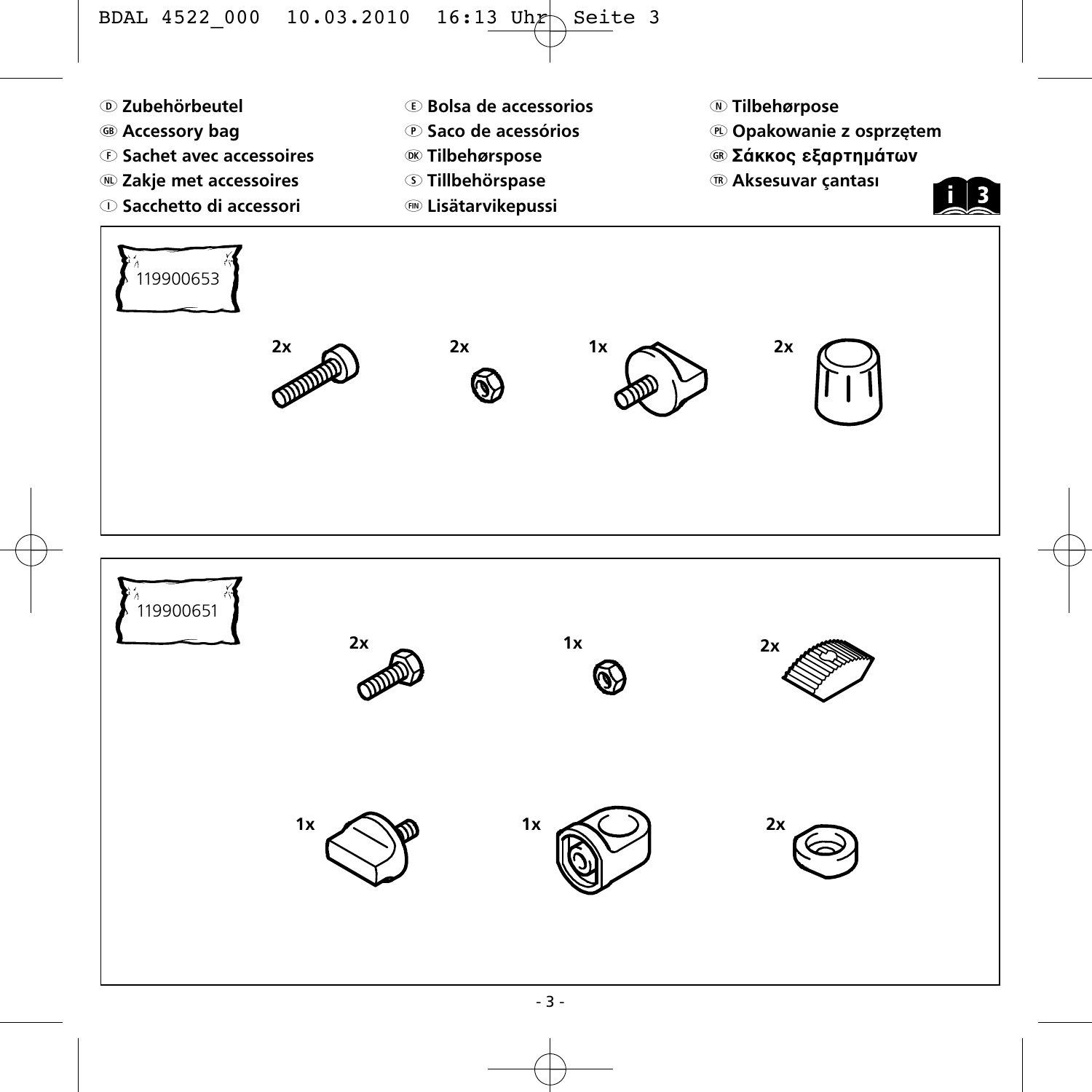- D Montageanleitung
- <sup>GB</sup> Assembly Instructions
- *<b>E* Instructions de montage
- $\widehat{\text{N}}$ Montage instrukties
- $\odot$  Istruzioni per montaggio
- E Instrucciones de montaje
- P Instrução de montagem
- $\widehat{DK}$ Monteringsanvisning
- S Montagevejledning
- **<sup>®</sup> Asennus Käyttöohje**
- **<sup>1</sup>** Monteringsanvisning
- <sup>®</sup> Opis montażu
- **® Οδηγίες μονταρίσματος**
- **TR** Montaj talimatı



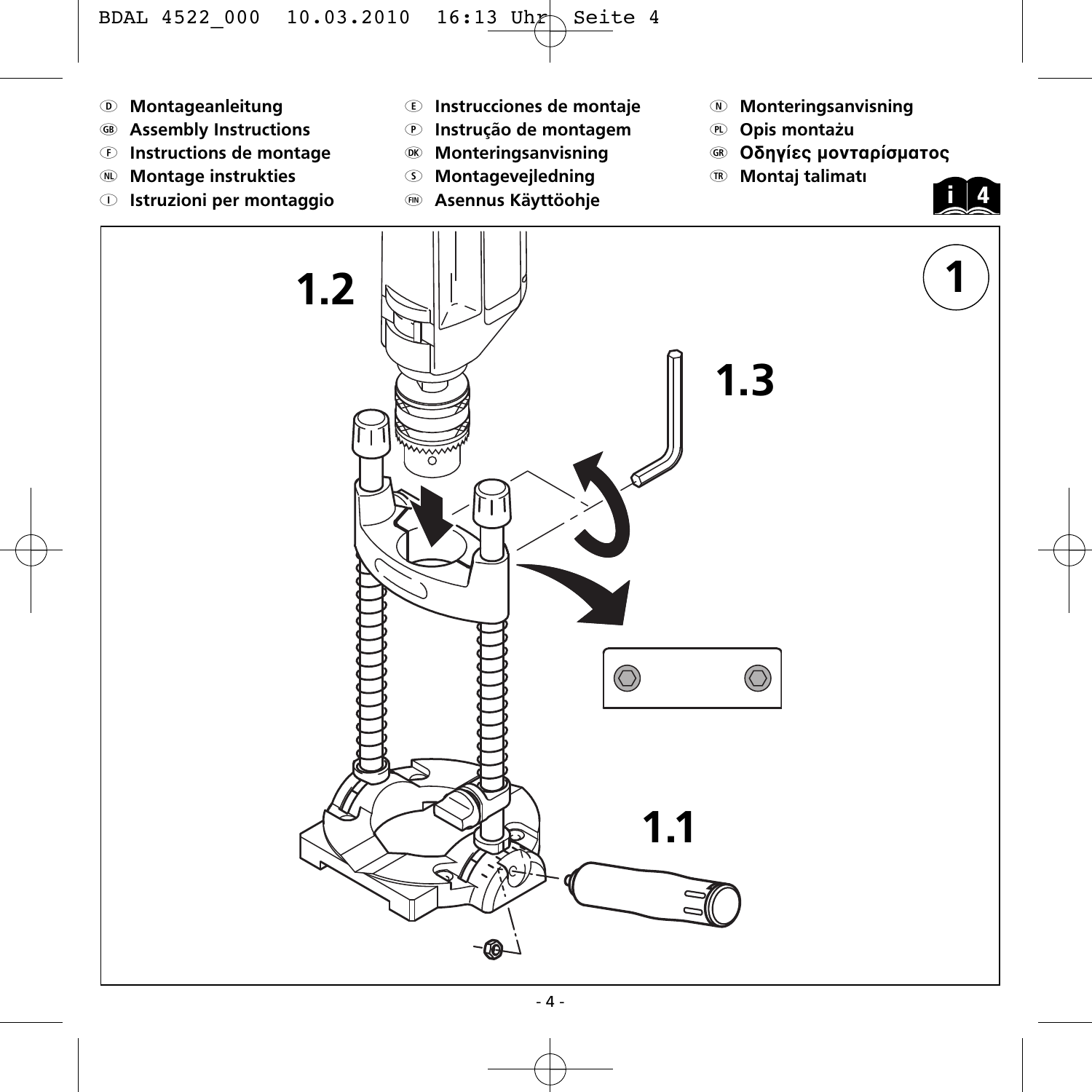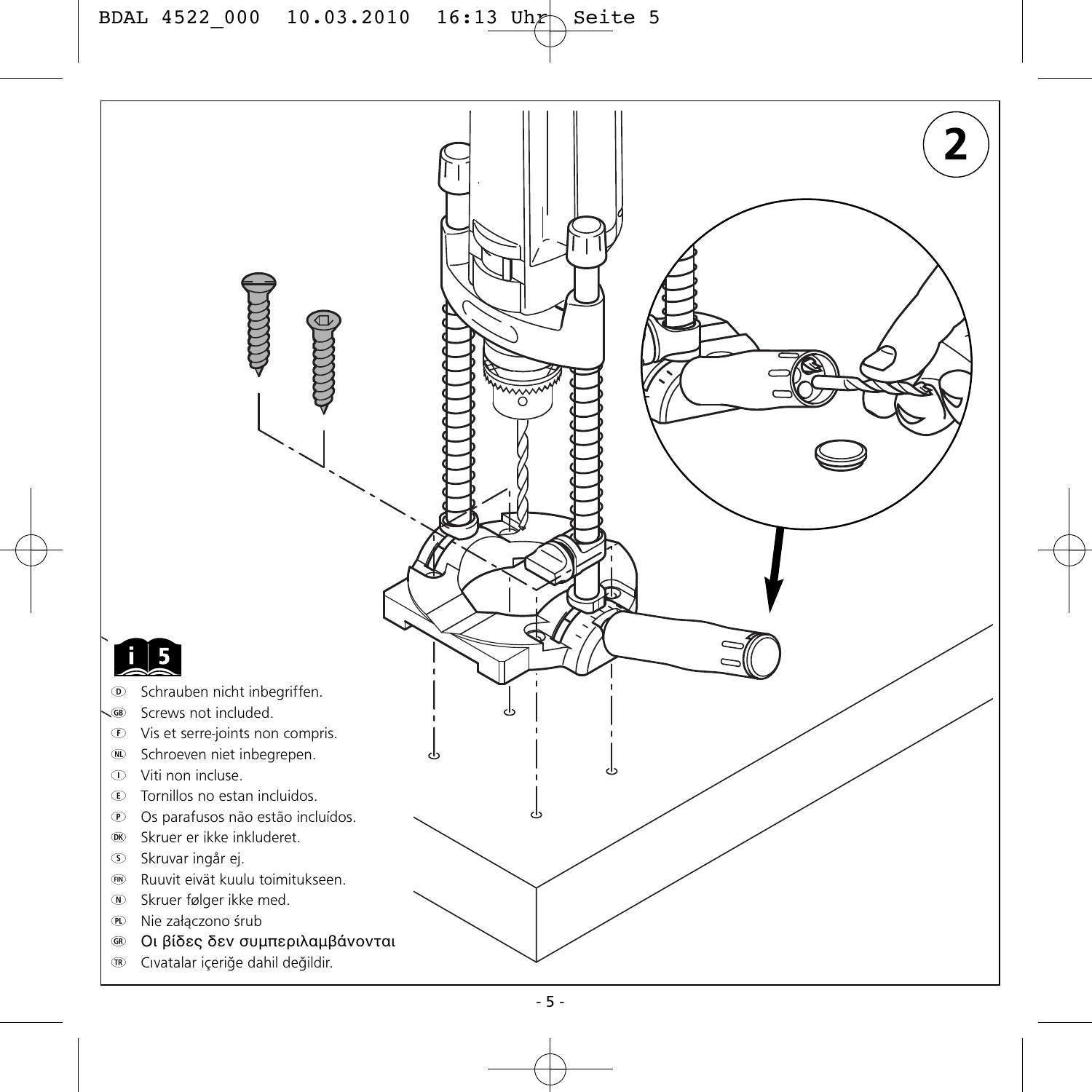

| <sup>1</sup> Achtung:    | Nicht als Oberfräse verwenden.                                                                                                    |
|--------------------------|-----------------------------------------------------------------------------------------------------------------------------------|
|                          | Die Grundplatte des Bohrmobils sollte bei Bohrungen von Rundmaterialien und Winkelbohrungen festgeschraubt                        |
|                          | werden. (Abb. 2)                                                                                                                  |
|                          | <sup>38</sup> Please Note: Do not use as router.                                                                                  |
|                          | The base plate is to be firmly secured when drilling round work-pieces and when drilling holes at an angle (fig. 2).              |
| D Attention:             | Ne pas utiliser comme défonceuse.                                                                                                 |
|                          | Pour les percages de matériaux ronds et les percages en angle, la plague de base devrait être vissée sur le                       |
|                          | support. (Fig. 2)                                                                                                                 |
| <sup>®</sup> Opgepast:   | Niet als bovenfrees gebruiken.                                                                                                    |
|                          | De grondplaat van het apparaat moet bij boren in rond materiaal en bij boren onder een hoek vastgeschroefd<br>worden. (Afb. 2)    |
|                          | <b>1</b> Attenzione: Non utilizzare come fresatrice verticale.                                                                    |
|                          | Per esequire forature di pezzi rotondi o forature angolari è necessario fissare la base dell'attrezzo (Fig. 2).                   |
| D ¡Atención!:            | No utilizar como fresa de cajeadora.                                                                                              |
|                          | Hay que atornillar la placa base del aparato para realizar taladros en materiales redondos y para taladros                        |
|                          | angulares. (Figura 2)                                                                                                             |
| <sup>D</sup> Atenção:    | Não utilizar como fresa de topo.                                                                                                  |
|                          | Ao perfurar materiais redondos e ao utilizar a broca para ângulos, é necessário fixar a placa de base da máquina                  |
|                          | por meio de parafusos (Fig. 2).                                                                                                   |
| OR OBS!:                 | Må ikke anvendes som overfræser.                                                                                                  |
|                          | Apparatets grundplade skal skrues fast under boring i rundt materiale og vinkelboring (ill. 2).                                   |
| © Märk:                  | Får inte användas som övre fräs.                                                                                                  |
|                          | Apparatens basisplatta bör vid borrning i runda material och vid vinkelborrning skruvas fast. (Bild 2.)                           |
| ® Huom:                  | Ei sovellu yläjyrsintään.                                                                                                         |
| ® OBS!:                  | Laitteen jalustalevy on kiinnitettävä pyörömateriaaleja poratessa ja kulmaporauksissa. (kuva 2)<br>Må ikke brukes som overfreser. |
|                          | Apparatets fundamentplate bør være fastskrudd ved boring i rundstangmateriale og ved vinkelboringer. (Bilde 2)                    |
| ® Uwaga:                 | Nie jest przewidziany do zastosowania jako frezarka górnowrzecionowa.                                                             |
|                          | Płyta fundamentowa urządzenia powinna, w przypadku wiercenia w przedmiotach okrągłych oraz wierceń kątowych,                      |
|                          | zostać unieruchomiona za pomocą śrub.                                                                                             |
| <sup>38</sup> Προσοχή:   | Μη χρήση ως άνω φρέζα.                                                                                                            |
|                          | Η πλάκα βάσνης της συσκευής πρέπει να βιδώνεται στέρεα σε τρυπανισμούς στρογγυλών υλικών                                          |
|                          | και γωνιακούς τρυπανισμούς (φωτό 2).                                                                                              |
| <b><i>IR</i></b> Dikkat: | Üst freze olarak kullanılmamalıdır.                                                                                               |
|                          | Aletin temel plakası, yuvarlak malzemeler delinirken veya köşeden delmelerde sıkıca vidalanıp kullanılmalıdır (şekil 2).          |
|                          |                                                                                                                                   |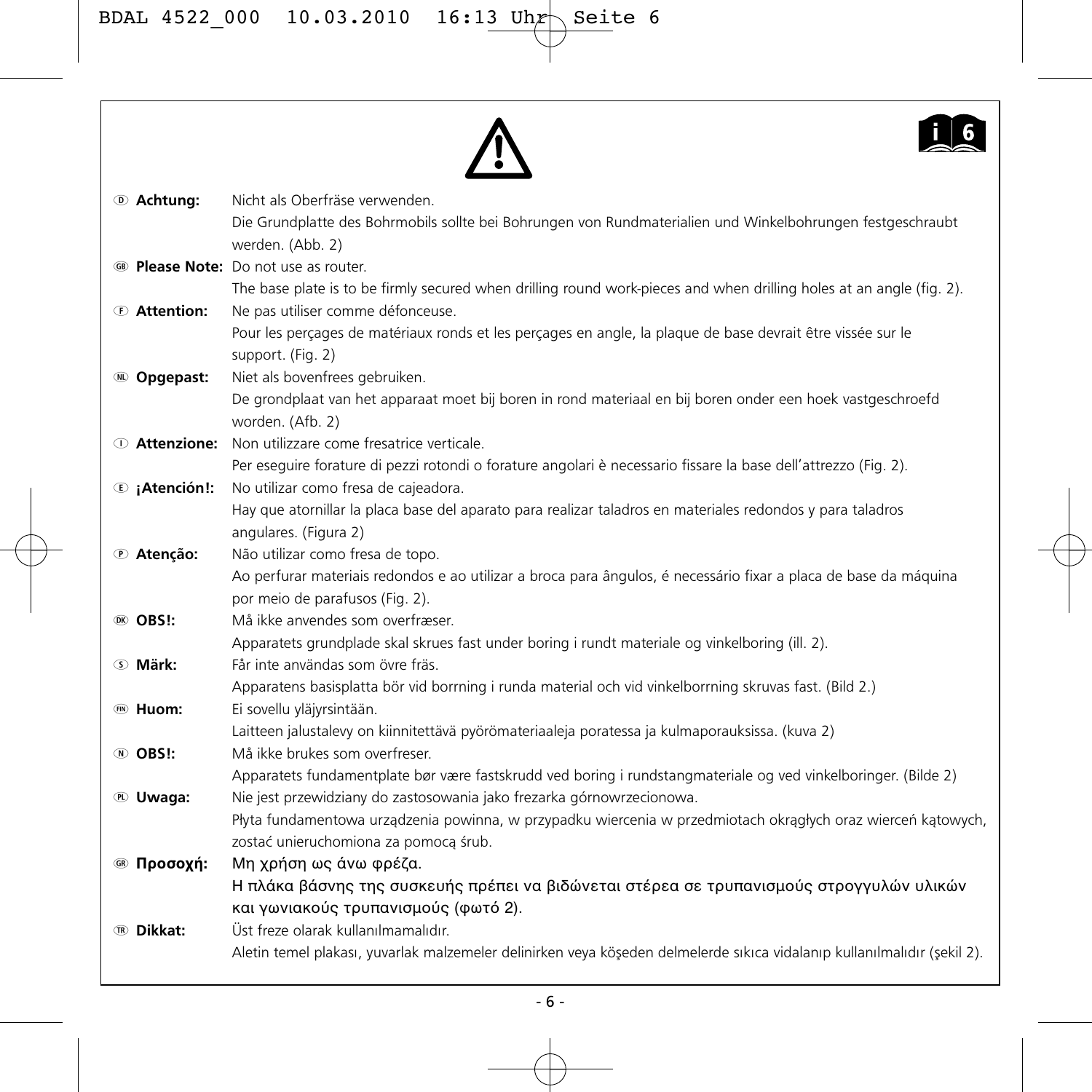- D Bedienungsanleitung
- <sup>68</sup> Operating instructions
- $\circledcirc$  Mode d'emploi
- $@$  Gebruiksaanwijzing
- $\circledcirc$  Instruzioni per l'uso
- E Istrucciones de manejo
- P Instrução de operação
- <sup>®</sup> Betjeningsvejledning
- **S** Bruksanvisning
- **<sup>®</sup> Käyttöohje**
- N Bruksanvisning
- <sup>®</sup> Instrukcja obsługi
- $\widehat{\mathsf{GR}}$ **δηγες ρσηις**
- **R** Kullanma talimatı



- $\bm \Phi$  Einstellen der Bohrtiefe: 1. Bohrmaschine einspannen. 2. Gerät an Tischkante stellen. (Abb. 1) 3. Bohrmaschine soweit nach unten drücken, bis die gewünschte Bohrtiefe erreicht ist. (Abb. 2) 4. Bohrmaschine mit Feststellschraube (A) festspannen. 5. Tiefenstop nach oben gegen den Maschinenhalter schieben und die Feststellschraube (B) festziehen. (Abb. 3) 6. Feststellschraube (A) lösen und anschließend bohren.
- G Setting the depth of hole: 1. Mount the drill. 2. Place the machine on the edge of the bench (fig. 1). 3. Press the drill down, until the desired depth of hole is reached (fig. 2) 4. Screw the drill tight, using the securing screw (A). 5. Slide the depth stop upwards and screw it tight against the machine holder, using the securing screw (B), see fig. 3. 6. Release securing screw (A). You are now ready to drill.
- **D Réglage de la profondeur de perçage:** 1. Monter la perceuse. 2. Placer l'appareil au bord de la table. (Fig. 1) 3. Appuyer la perceuse vers le bas jusqu'à ce que la profondeur de perçage souhaitée soit atteinte. (Fig. 2) 4. Fixer la perceuse au moyen de la vis de serrage (A). 5. Repousser la jauge de profondeur vers le haut contre le support de machine et serrer la vis de blocage (B). (Fig. 3) 6. Desserrer la vis de serrage (A) et percer.
- **® Instellen van de boordiepte:** 1. Boormachine inspannen. 2. Apparaat tegen de tafelkant zetten (Afb. 1) 3. Boormachine zo ver naar beneden drukken tot de gewenste boordiepte bereikt is. (Afb. 2) 4. Boormachine met vastzetschroef (A) vastzetten. 5. Dieptestop naar boven tegen de machinehouder schuiven en de vastzetschroef (B) vasttrekken. (Afb. 3) 6. Vastzetschroef (A) losdraaien en vervolgens boren.
- $\bm \circledcirc$  Regolazione della profondità di foratura: 1. Fissare il trapano. 2. Avvicinare l'attrezzo al bordo del tavolo. (Fig. 1) 3.Spingere il trapano verso il basso fino ad aver raggiunto la profondità di foratura voluta. 4. Bloccare il trapano con la vite di fissaggio (A). 5. Spingere lo stop per la regolazione della profondità verso l'alto contro il supporto della macchina e stringere bene la vite di fissaggio (B). (Fig. 3) 6. Allentare la vite di fissaggio (A) ed eseguire quindi la foratura.
- **D Ajuste de la profundidad del taladro:** 1. Sujetar la máquina de taladrar. 2. Colocar el aparato en el canto de la mesa. (Figura 1) 3. Empujar la máquina de taladrar hacia abajo hasta alcanzar la profundidad de taladro deseada. (Figura 2) 4. Fijar bien la máquina de taladrar con el tornillo de sujeción (A). 5. Empujar el tope de profundidad hacia arriba contra el soporte de la máquina y apretar el tornillo de sujeción (B). (Figura 3) 6. Aflojar el tornillo de sujeción (A) y taladrar a continuación.
- $\bm{\Phi}$  **Ajustar a profundidade de perfuração:** 1. Firmar a broca. 2. Colocar a máquina na borda da mesa. (Fig. 1) 3. Pressionar a broca para baixo, até alcançar a profundidade desejada. (Fig. 2) 4. Fixar a broca com o parafuso tensor (A). 5. Empurrar o limitador de profundidade para cima contra o suporte da máquina e apertar o parafuso tensor (B). (Fig. 3) 6. Soltar o parafuso tensor (A) e perfurar.
- **B Indstilling af boredybden:** 1. Spænd boremaskinen. 2. Stil apparatet på bordets kant (ill. 1). 3. Tryk boremaskinen så langt ned, indtil den ønskede boredybde er nået (ill. 2). 4. Spænd boremaskinen fast med sikringsskruen (A). 5. Skub dybdestoppet op mod maskinholderen og stram sikringsskruen (B) (ill. 3). 6. Sikringsskruen løsnes og bor derefter.
- S Inställning av borrhålsdjupet: 1. Fixera borrmaskinen. 2. Ställ apparaten på bordskanten (Bild 1). 3. Tryck ner borrmaskinen så långt, tills det önskade borrhålsdjupet har uppnåtts. (Bild 2) 4. Fixera borrmaskinen med fästskruven (A). 5. Skjut arreteringen för borrhålsdjupet uppåt mot maskinhållaren och vrid fast fästskruven (B). (Bild 3).
- **<sup>®</sup> Poraussyvyyden säätö:** 1. Kiinnitä porakone. 2. Aseta laite pöydän reunaan. (kuva 1) 3. Paina porakonetta alaspäin, kunnes haluttu syvyys on saavutettu. (Kuva 2) 4. Lukitse porakone kiristysruuvilla (A). 5. Työnnä syvyysvaste ylöspäin laitteen kannatinta kohti ja vedä lukituspainike (B) kiinni. (kuva 3) 6. Avaa kiristysruuvi (A) ja aloita poraaminen.
- $\bm{\Phi}$  Innstilling av boredybden: 1. Spenn fast boremaskinen. 2. Still apparatet på bordkanten. (Bilde 1) 3. Press boremaskinen så langt ned til den ønskede boredybden er oppnådd. (Bilde 2) 4. Boremaskinen spennes fast med låseskruen (A). 5. Dybdestopp skyves oppover mot maskinholderen og låseskruen (B) trekkes til. (Bilde 3) 6. Låseskruen (A) løses og deretter kan en bore.
- **D Ustawianie głębokości wiercenia:** 1. Przymocuj wiertarkę. 2. Ustaw urządzenie na brzegu blatu (rys. 1). 3. Dociskaj wiertarkę ku dołowi, aż uzyskasz potrzebną Ci głębokość wiercenia (rys. 3). 4. Zamocuj wiertarkę przy pomocy śruby mocującej (A). 5. Przesuń mechanizm ograniczający głębokość wiercenia ku górze w kierunku obsady urządzenia i dokręć do oporu śrubę mocującą (rys. 3). 6. Po zwolnieniu śruby mocującej (A) możesz rozpocząć wiercenie.
- **@ Ρύθμιση βάωους τρυπανισμού:** 1. Στέρεα εφαρμογή του τρυπανιού. 2. Τοποθέτηση της συσκεύης στην κόχη του πάγκου. (φωτό 1) 3. Πιέζουμε το τρυπάνι προς τα κάτω τόσο μέχρι να επιτύχουμε το επιδιωκόμενο βάθος τρυπανισμού, (φωτό 2) 4. Μαγκώνουμε το τρυπάνι με την βίδα στερέωσης (Α). 5. Σπρώχνουμε το στοπάρισμα βάθους προς τα άνω προς τον διακόπτη της μηχανής και σφίννουμε στέρεα την βίδα στερέωσης (Β). (φωτό 3) 6 Λασκάρουμε την βίδα στερέωσης (Α) και στην συνέχεια τρυπανίζουμε.
- ® Delme derinliğinin ayarlanması: 1. Matkabı gerin. 2. Aleti masanın kenarına koyun (şekil 1). 3. Matkabı, arzu edilen delme derinliğine erişilene kadar aşağyıa doğru bastırın (şekil 2). 4. Matkabı, sabitleştirme vidasıyla (A) sıkıca gerin. 5.Derinliğy durdurma tertibatını, yukarıya doğru makine tutucusuna itin ve sabitleştirme vidasını (B) sıkın. (şekil 3) 6. Sabitleştirme vidasını çözün ve ardından deliği delin.

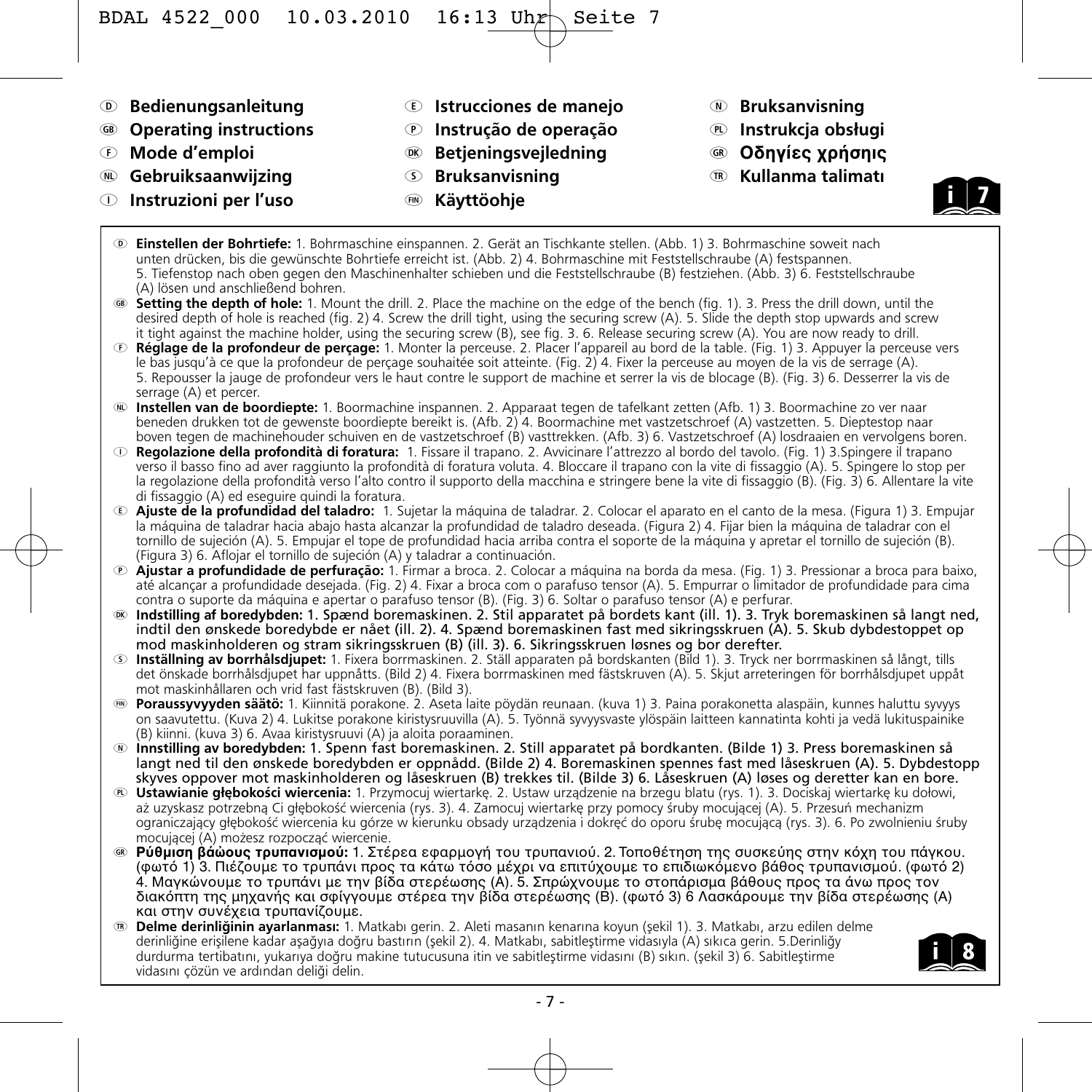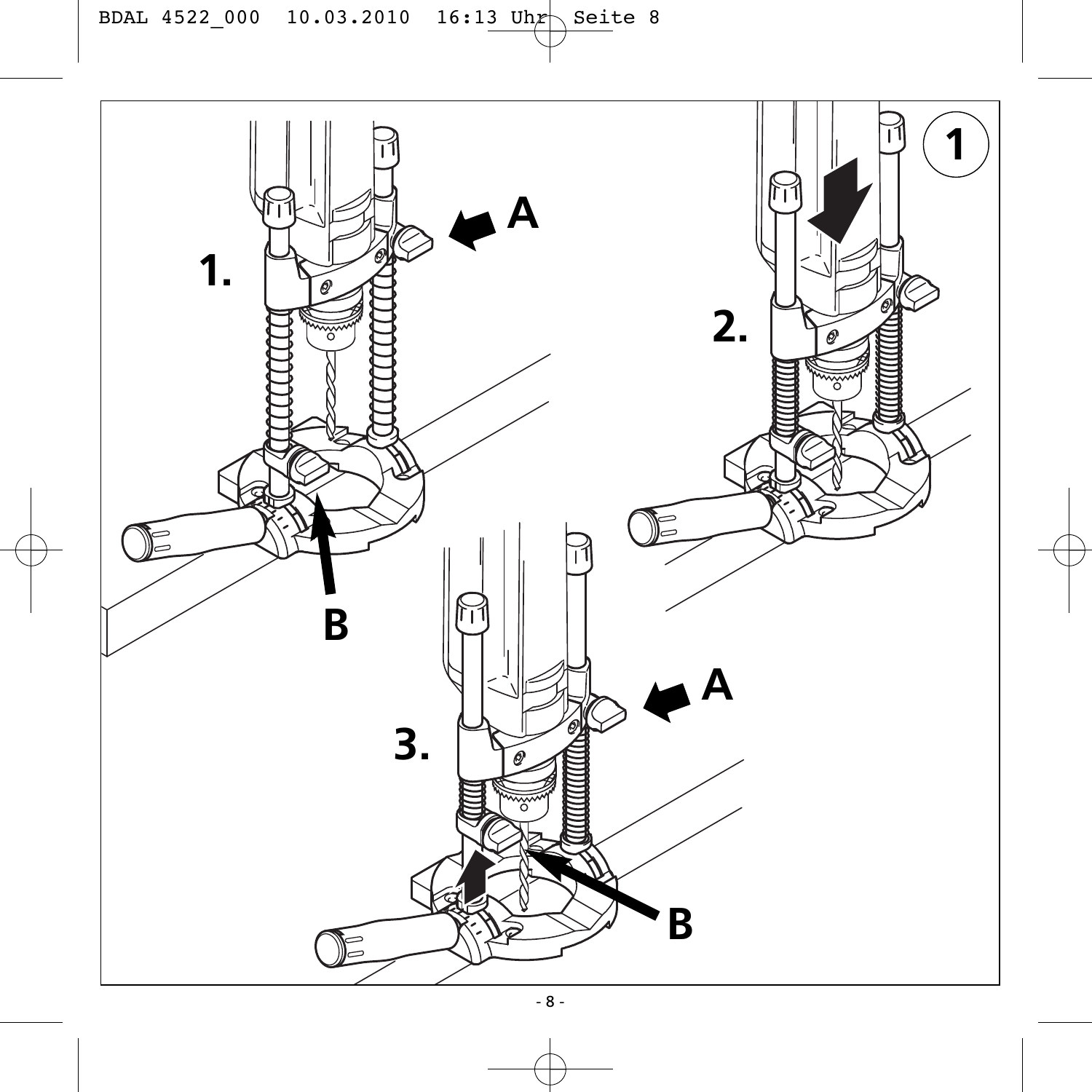- 
- $\circledcirc$ Bohren in Decken und Wände
- $\overline{\mathsf{GB}}$ Drilling ceilings and walls
- F Perçages dans les murs et les plafonds
- $\overline{0}$ Boren in plafonds en muren
- I Foratura di soffitti e pareti
- E Hacer taladros en techos y paredes
- P Trabalhos de perfuração em tectos e paredes
- $\circledR$ Boring i loft og vægge
- S Borrning i tak och väggar
- fSeinä- ja kattoporaukset
- N Boring i tak og vegger
- $^{\circ}$ Wiercenia w sufitach i ścianach
- $\overline{\text{GR}}$ Τρυπάνισμα σε οροφές και τοίχους
- <sup>TR</sup> Tavan ve duvarlarda delik delme

2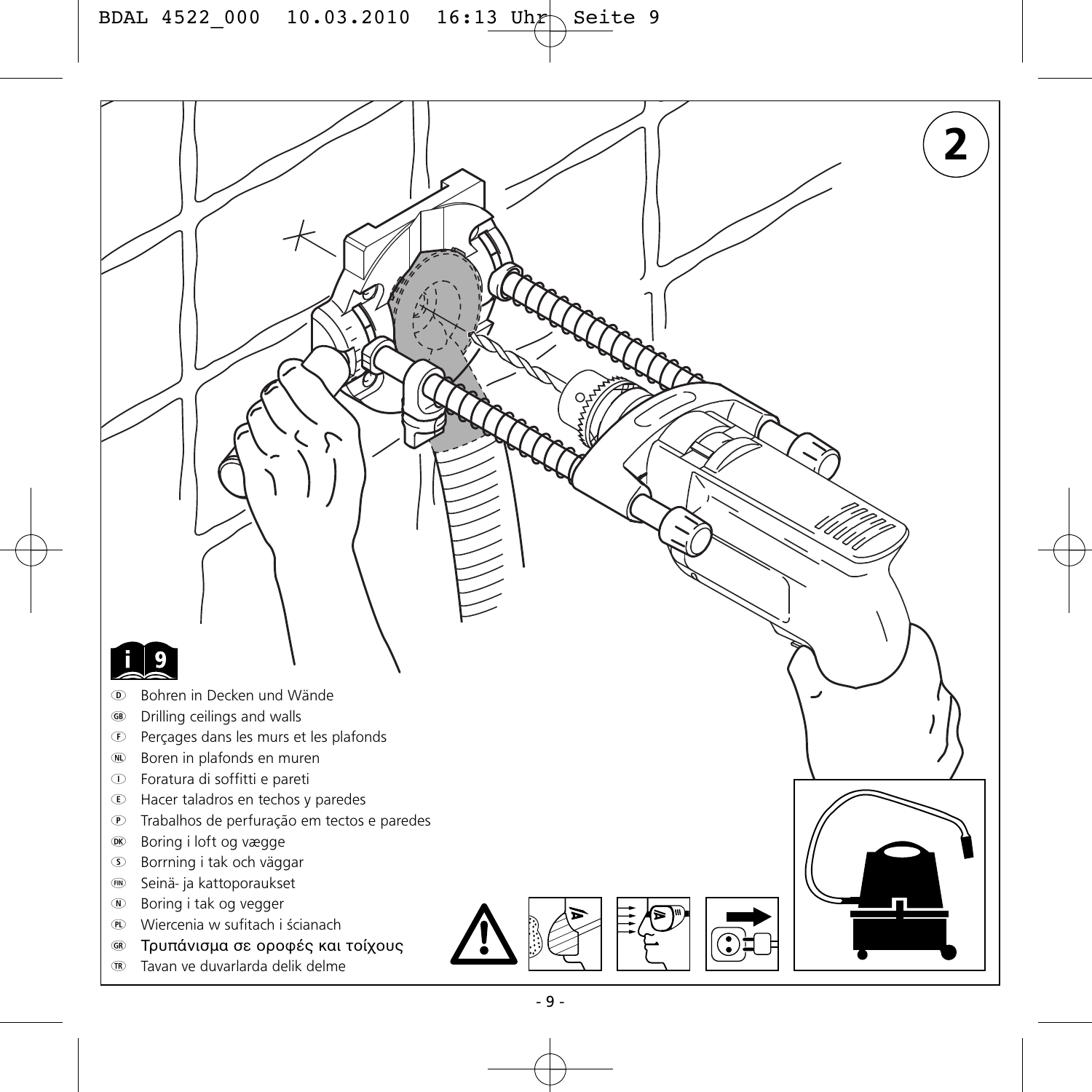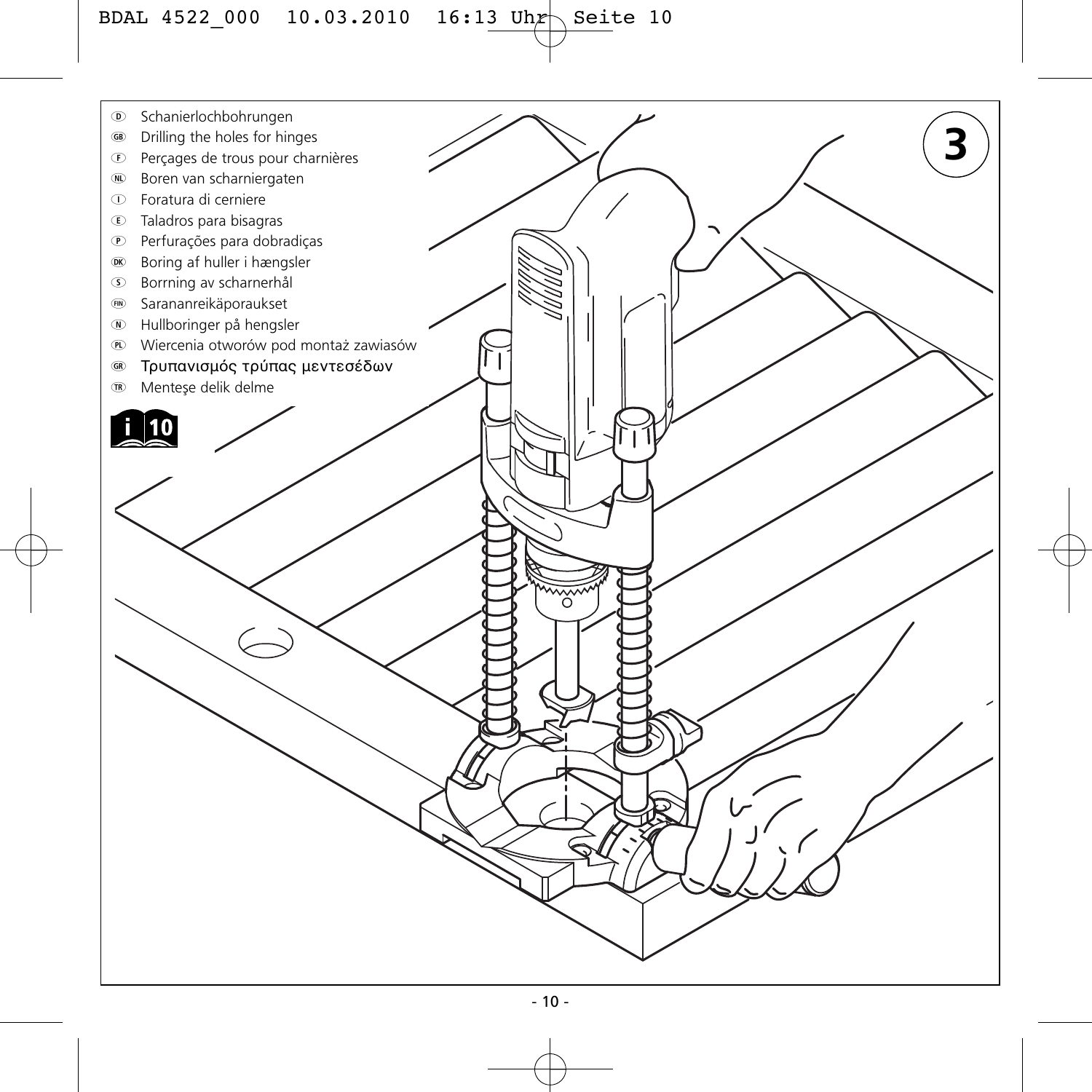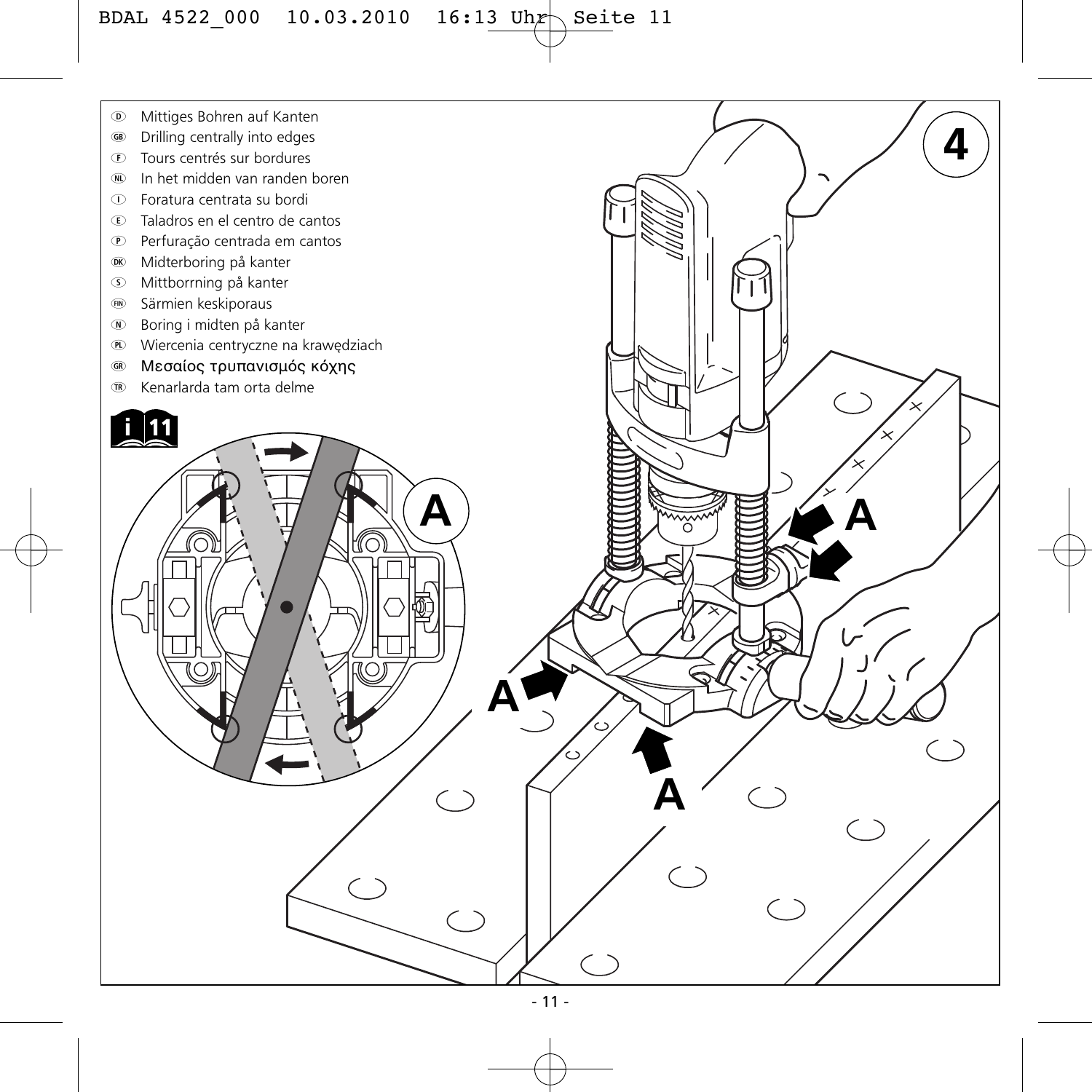- D Bohren von Rundmaterialien. Wichtig: Werkstücke vor Verschieben sichern. Werkstück ankörnen und in das Bohrprisma einlegen.
- G Drilling round work-pieces. Important: Ensure that the work-piece cannot slip. Center the workpiece and lay it in the V-block.
- F Perçages de matériaux de section circulaire. Important : monter la pièce à percer de façon à ce qu'elle ne puisse pas glisser. Pointer la pièce à usiner et la placer dans le V.
- **<sup>®</sup>** Boren van rond materiaal. Belangrijk: Werkstukken tegen verschuiven beveiligen. Werkstuk merken en in het boorprisma plaatsen.
- $\circledcirc$  Foratura di pezzi rotondi. Importante: fissare bene il pezzo in lavorazione per evitare che possa scivolare. Bulinare il pezzo da lavorare ed inserire nel prisma di foratura.
- E Taladros en materiales redondos. Importante: Sujetar bien la pieza a trabajar para evitar su desplazamiento. Marcar con un punzón la pieza de trabajo y colocarla en el prisma de taladro.
- P Perfuração de materiais redondos. Importante: Fixar a peça a trabalhar para que não seja deslocada. Centrar a peça e colocar no prisma de perfuração.
- ® Boring af rundt materiale. Vigtigt: Emnet skal sikres mod forskydning. Forsænk arbejdsemnet og læg det ind i boreprismen.
- S Borrning i runda material. Viktigt: Säkra arbetsstycken mot förskjutning. Körna arbetsstycket och lägg det i boorprismat.
- $(n)$  Pyörömateriaalien poraukset. Tärkeää: varmista, että työkappale pysyy paikallaan. Tee työkappaleeseen merkki merkkipuikolla ja aseta se porausprismaan.
- N Boring av rundstangmateriale. Viktig: Arbeidsstykket må sikres mot forskyvning. Arbeidsstykket kornes og legges i boreprismen.
- $\odot$  Wiercenia w przedmiotach okrągłych. Uwaga: przedmioty podlegające obróbce należy poprzez unieruchomienie zabezpieczyć przed przesuwaniem. Obrabiany przedmiot wypunktować i umiejscowić w pryźmie wiertarskiej.
- <sup>@</sup> Τρυπανισμός στρογγυλών υλικών. Σημαντικό: Διασφαλίστε το αντικείμενο επεξεργασίας από μετατοπίσεις. Σημαδέψατε το κέντρο του τεμαχίου και βάλτε το στο V τρυπανισμού
- ® Yuvarlak malzemelere delik açma. Dikkat: Delinecek olan malzemenin kaymasını önleyici tedbir alın. İşlenecek maddeye hafif bir ön delik açınız ve delme prizmasına yerleştiriniz.



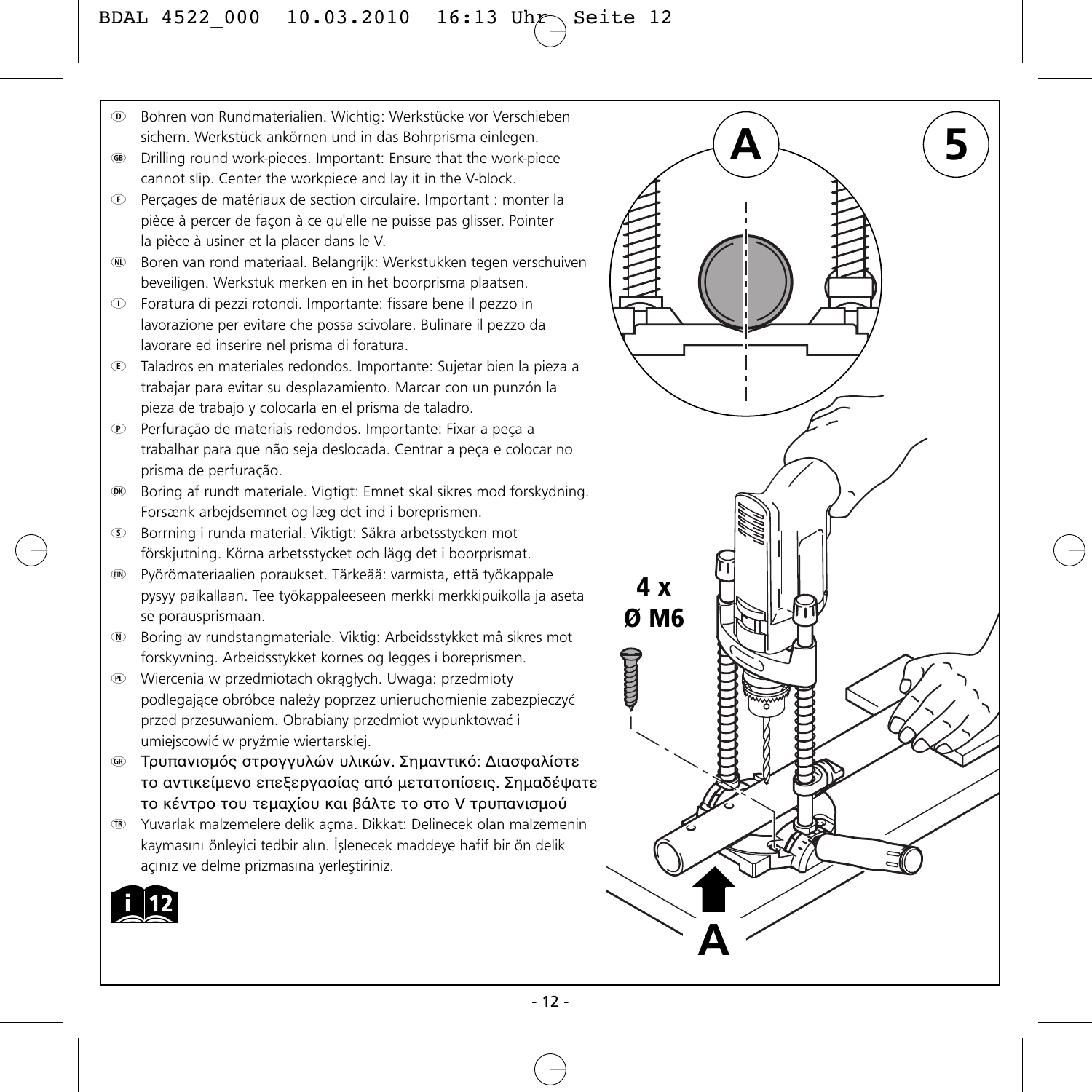

- $\circledcirc$ 6.1 Griffschrauben mit mindestens 2 Umdrehungen lösen, 6.2 5° Einteilung, 6.3 Griffschrauben festdrehen
- GB 6.1 Loosen the knurled screw by at least two turns, 6.2 5° divisions, 6.3 Tighten the knurled screw
- $(F)$ 6.1 Desserrer de 2 tours au moins les vis-poignées, 6.2 Graduation 5°, 6.3 Serrer les vis-poignées
- $\overline{M}$ 6.1 Handvatschroeven minstens 2 slagen losdraaien, 6.2 5° indeling, 6.3 Handvatschroeven vastdraaien
- $\bigcirc$ 6.1 Allentare le viti di almeno due giri, 6.2 Divisione 5°, 6.3 Serrare le viti
- E6.1 Aflojar los tornillos de mango con al menos 2 vueltas, 6.2 5 grados de división, 6.3 Enroscar los tornillos de mango
- $\circledR$ 6.1 Soltar os parafusos de asa de no mínimo 2 rotações, 6.2 Divisão de 5°, 6.3 Apertar os parafusos de asa
- **OK** 6.1 Løsn fingerskruerne med mindst to omdrejninger, 6.2 5° inddeling, 6.3 Stram fingerskruerne
- S6.1 Lossa handtagsskruvarna med minst 2 vridningar, 6.2 5º indelning, 6.3 Dra fast handtagsskruvarna
- $\widehat{\text{f}}$ 6.1 Ruuvaa kiinnitysruuveja auki vähintään 2 kierrosta, 6.2 Säätöväli 5°, 6.3 Ruuvaa kiinnitysruuvit kiinni
- N6.1 Gripeskruene løsnes med minst 2 omdreininger, 6.2 5° inndeling, 6.3 Skru fast gripeskruene
- <sup>®</sup> 6.1 Odkręcić śruby z gałką o co najmniej 2 obroty, 6.2 Podziałka co 5°, 6.3 Dokręcić śruby z gałką
- @ **6.1** Λασκάρετε τις βίδες με λαβή κατά 2 τουλάχιστον στροφές, **6.2** Διαβάθμιση 5°, **6.3** Βιδώστε σταθερά τις βίδες με λαβή
- <sup>®</sup> 6.1 Sap cıvatalarını en az 2 defa çevirerek çözünüz, 6.2 5 <sup>o</sup>'lik bölümler, 6.3 Sap cıvatalarını sıkınız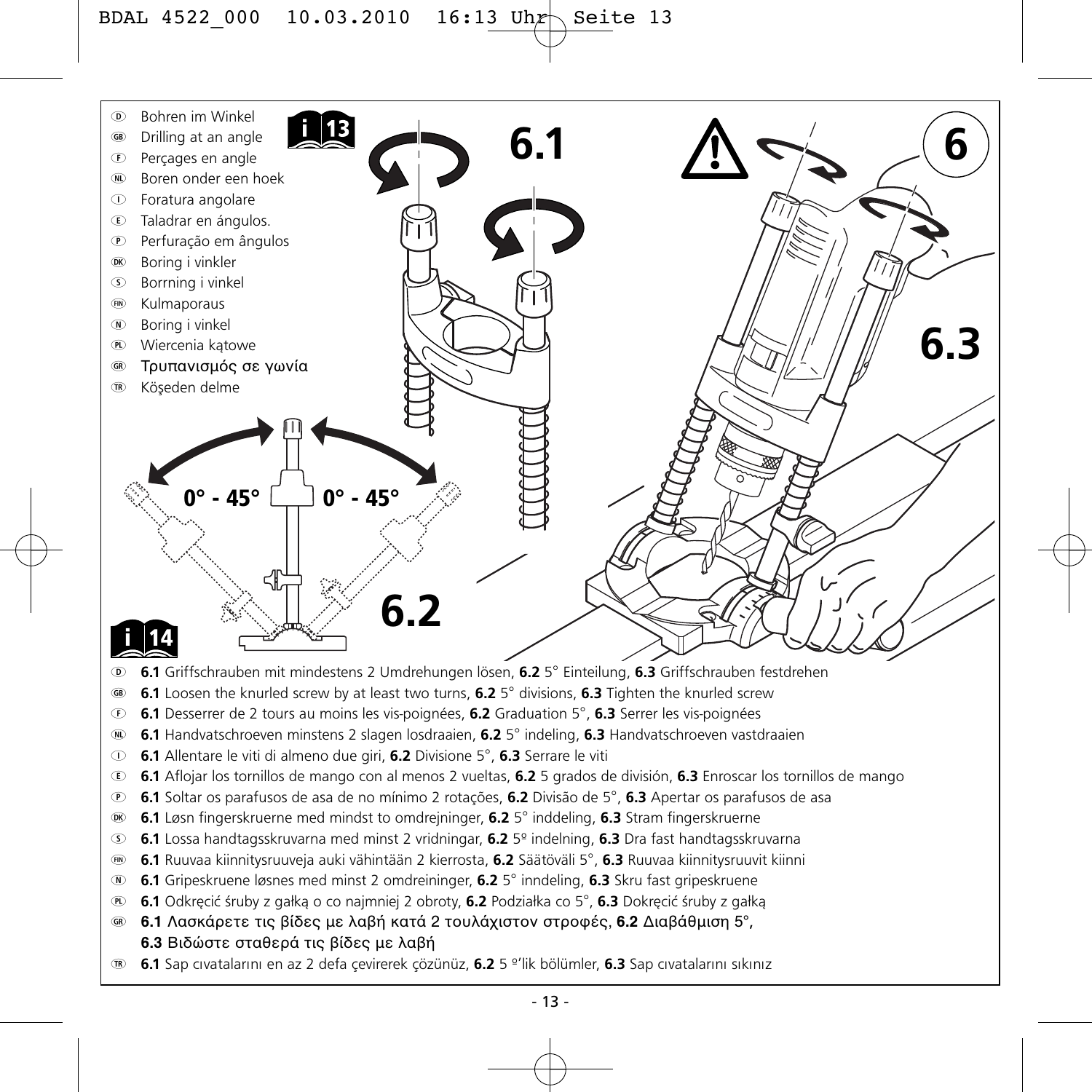

#### *Sicherheitshinweise*

- Beachten Sie unbedingt die Sicherheitsvorschriften der Hersteller Ihrer Antriebsmaschinen.
- Diese Geräte müssen den VDE-Richtlinien entsprechen. Geräte ab dem Baujahr 1995 müssen ein CE-Zeichen haben.
- Ziehen Sie grundsätzlich den Netzstecker:
- vor dem Wechsel von Geräten
- vor dem Wechsel von Werkstücken
- vor Wartungsarbeiten
- bei Nichtbenutzung
- Prüfen Sie vor Arbeitsbeginn die Funktionsfähigkeit der Geräte und Werkzeuge. Arbeiten Sie nie mit beschädigtem oder stumpfem Werkzeug.
- Prüfen Sie immer vor Arbeitsbeginn die richtige Montage der verwendeten Geräte (z.B. Schraubverbindungen).
- Spannen Sie das zu bearbeitende Teil fest.
- Achten Sie darauf, dass Sie selbst und die verwendeten Geräte immer einen sicheren Stand haben.
- Beachten Sie bei den verwendeten Geräten und Werkzeugen die auf dem Produkt, der Verpackung oder in der Bedienungsanleitung angegebenen Daten über Min.-/Max.-Drehzahl und Drehrichtung.
- Benutzen Sie Werkzeuge nur für ihren eigentlichen Bestimmungszweck.
- Entfernen Sie nie vorhandene Schutzvorrichtungen.
- Sorgen Sie dafür, dass Ihre Kleidung anliegt (insbesondere Ärmel) und schützen Sie Ihre Haare.
- Schützen Sie Ihr Gehör bei Arbeiten, die großen Lärm verursachen.
- Tragen Sie bei allen Arbeiten, bei denen Staub, Späne, Dämpfe oder Funken entstehen, eine Schutzbrille und einen Mund-/Nasenschutz.
- Greifen Sie nie in laufende Geräte.
- Achten Sie darauf, dass alle elektrischen Geräte vor Nässe, Staub und Feuchtigkeit geschützt sind.
- Halten Sie Kinder von Ihrer Werkstatt fern und bewahren Sie Ihre Geräte und Werkzeuge gesichert auf.
- Lassen Sie nie Unerfahrene ohne Anleitung oder Aufsicht mit Ihren Geräten und Werkzeugen arbeiten.
- Arbeiten Sie immer planvoll und konzentriert.
- Halten Sie Ihren Arbeitsbereich in Ordnung.
- Verwenden Sie nur original wolfcraft ®- Ersatzteile.

#### *Notes on Safety*

- Adhere to the safety regulations of the manufacture of your drive machines under all circumstances (e.g. electric drill, right-angle grinder etc.).
- These appliances have to be in accordance with the VDE-regulations Appliances built after 1995 have to have a CE-sign.
- Disconnect the power:
- before changing of attachments
- before changing of work pieces
- before maintenance jobs
- while not in use
- Before commencing work test the operatability of the appliances and tools. Never work with damaged or blunt tools.
- Check that the mounting of the appliances used is correct (e. g. bolted joints) before commencing work.
- Ensure the work piece is tight and secure.
- The space between the worktable and the backing pad should be no more than 3 mm.
- Take care that there is always a stable support for the workpiece or clamp the component to be machined tightly.
- Take care that you and the appliances used are always standing securely.
- Adhere to the data quoted regarding minimum/speeds and direction of rotation on the product, packaging or in the operating instructions for the appliances and tools to be used.
- Use tools only for their actual intended purpose.
- Never remove existing protective devices.
- Use goggles or breathing protection for mouth/nose during all jobs, that cause dust, chips, fumes or sparks.
- Protect your hearing when doing work causing a lot of noise.
- Wear safety glasses, strong protective gloves and a mouth and nose protector for all work in which dust, shavings, fumes or sparks occur.
- Never reach into equipment which is in operation.
- Take care that all electrical equipment is protected against wet, dust and dampness.
- Keep children away from your workshop and store your equipment and tools in a safe place.
- Never allow inexperienced personnel to work with your equipment and tools without instructions or supervision.
- Always work well planned and concentrated.
- Keep your work area orderly.
- Use only original wolfcraft<sup>®</sup> spare parts.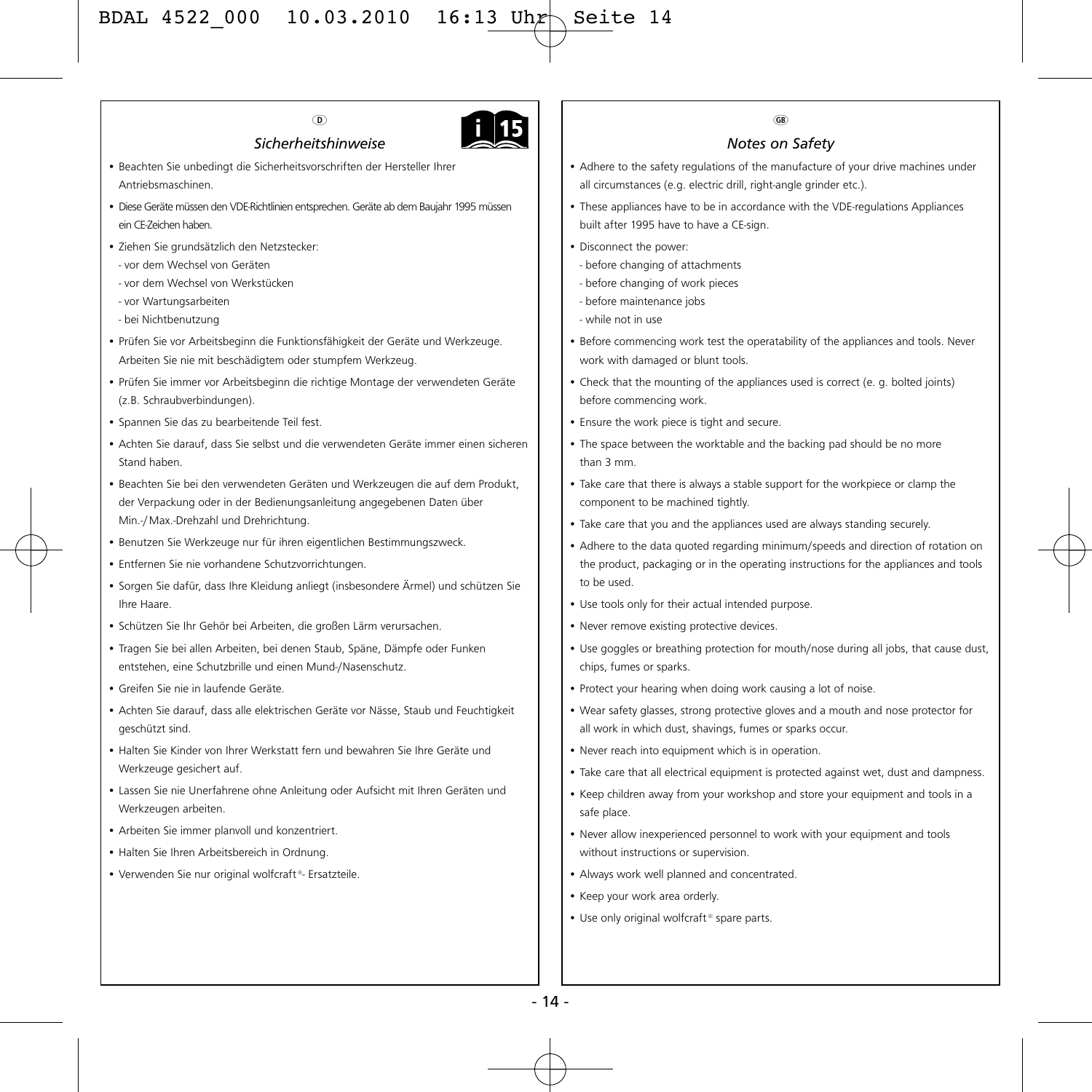#### *Consignes de sécurité*

- Respectez absolument les prescriptions de sécurité des fabricants de vos machines motrices (p. e. perceuses, meuleuses d' angle, etc.).
- Ces appareils doivent être conformes aux normes VDE. Les appareils fabriqués à partir de 1995 doivent avoir le sigle CE.
- Retirer systématiquement la fiche de la prise de secteur:
- avant de changer un appareil
- avant de changer la pièce à usiner
- avant les travaux d'entretien
- lorsque la machine n'est plus utilisée.
- Vérifiez le bon fonctionnement des appareils et outils avant de commencer le travail. N' utilisez jamais des outils détériorés ou émoussés.
- Vérifiez toujours avant de commencer à travailler si les appareils utilisés sont bien assemblés (p.e. les vissages).
- Serrer fermement les pièces à usiner.
- L'écart entre l'établi et l'assiette de rectification ne doit jamais être superieur à 3 mm.
- Veillez toujours à ce que la pièce à travailler repose sur un support stable ou serrez la le cas échéant.
- Veillez à ce que les appareils utilisés et vous-même ayez toujours une position assurée.
- Observez les données sur la vitesse de rotation minimum et maximum et le sens de rotation indiquées sur l' article, l' emballage ou dans le mode d' emploi des appareils et outils utilisés.
- Utilisez les outils seulement pour les travaux qui correspondent à leur destination.
- N' enlevez jamais les dispositifs protecteurs existants.
- Faites attention à ce que vos vêtements tiennent bien au corps (en particulier les manches) et protégez vos cheveux.
- Porter systématiquement des lunettes de protection ainsi qu'un masque respiratoire lors des travaux qui projettent de la poussière, des copeaux, de la vapeur ou des étincelles.
- Portez les lunettes de protection, des gants résistants et un masque protégeant bouche et nez pendant tous les travaux au cours desquels il pourrait se produire des poussière, des copeaux ou limailles, des vapeurs ou des étincelles.
- N' engagez pas la main dans une machine en marche.
- Prenez grade que tous les appareils électroniques soient protégés de l'humidité et de la poussière.
- Interdisez aux enfants l' accès de votre atelier et assurez vos appareils et outils.
- Ne laissez jamains des personnes inexpérimentées travailler sans instructions ou surveillance avec vos appareils et outils.
- Travaillez avec organisation et concentration.
- Maintenez votre zone de travail en ordre.
- Utilisez seulement les pièces de rechange originales de wolfcraft ®.

#### *Veiligheidsaanwijzingen*

- Lees voor gebruik in ieder geval de veiligheidsvoorschriften van het apparaat (bijv. boormachine haakse slijpmachine enz.).
- Deze apparaten moeten aan de VDE-richtlijnen beantwoorden. Apparaten vanaf het bouwjaar 1995 moeten een CE-teken hebben.
- Verwijdert u in principe de netstekker:
- voor het verwisselen van apparaten
- voor het verwisselen van werkstukken
- voor onderhoudswerkzaamheden
- wanneer het apparaat niet gebruikt wordt
- Controleer voordat u begint of het apparaat en het gereedschap goed werken. Werk nooit met beschadigd of stomp gereedschap.
- Controleer voordat u met uw werkzaamheden begint of het apparaat dat u wilt gebruiken goed vast zit (bijv. schroefverbindingen).
- Span het te bewerken gedeelte vast.
- De afstand tussen de werktafel en de steunschijf mag nooit meer zijn dan 3 mm.
- Zorg altijd voor een stabiele ondergrond van het werkstuk resp. zet het onderdeel dat u wilt bewerken vast.
- Let erop dat u in een veilige stand staat. Dit geldt ook voor de apparaten die u gebruikt.
- Let bij alle apparaten en al het gereedschap dat u gebruikt op de gegevens m.b.t. min.-/ max. toerental en de draairichting die op het produkt, de verpakking of in de gebruiksaanwijzing staan.
- Gebruik gereedschap alleen voor het doel waarvoor het geschikt is.
- Verwijder nooit de veiligheidsvoorzieningen.
- Draag bij alle werkzaamheden, waarbij stof, spanen, gassen of vonken ontstaan, een veiligheidsbril
- Bescherm uw oren bij werkzaamheden die veel lawaai maken.
- Draag bij werkzaamheden waarbij stof, splinters, stoom of vonken ontstaan een veiligheidsbril, stevige veiligheidsschoenen en een mond/neusbescherming.
- Pak nooit in lopende apparaten.
- Let erop dat alle elektrische apparaten tegen water, stof en vochtigheid zijn beschermd.
- Houd kinderen van uw werkplaats vandaan en berg uw apparaten en gereedschap veilig op.
- Laat nooit mensen zonder ervaring of zonder toezicht met uw apparaten en gereedschap werken.
- Werk altijd systematisch en geconcentreerd.
- Houd u werkplaats altijd netjes in orde.
- Gebruik alleen originele reserveonderdelelen van wolfcraft ®.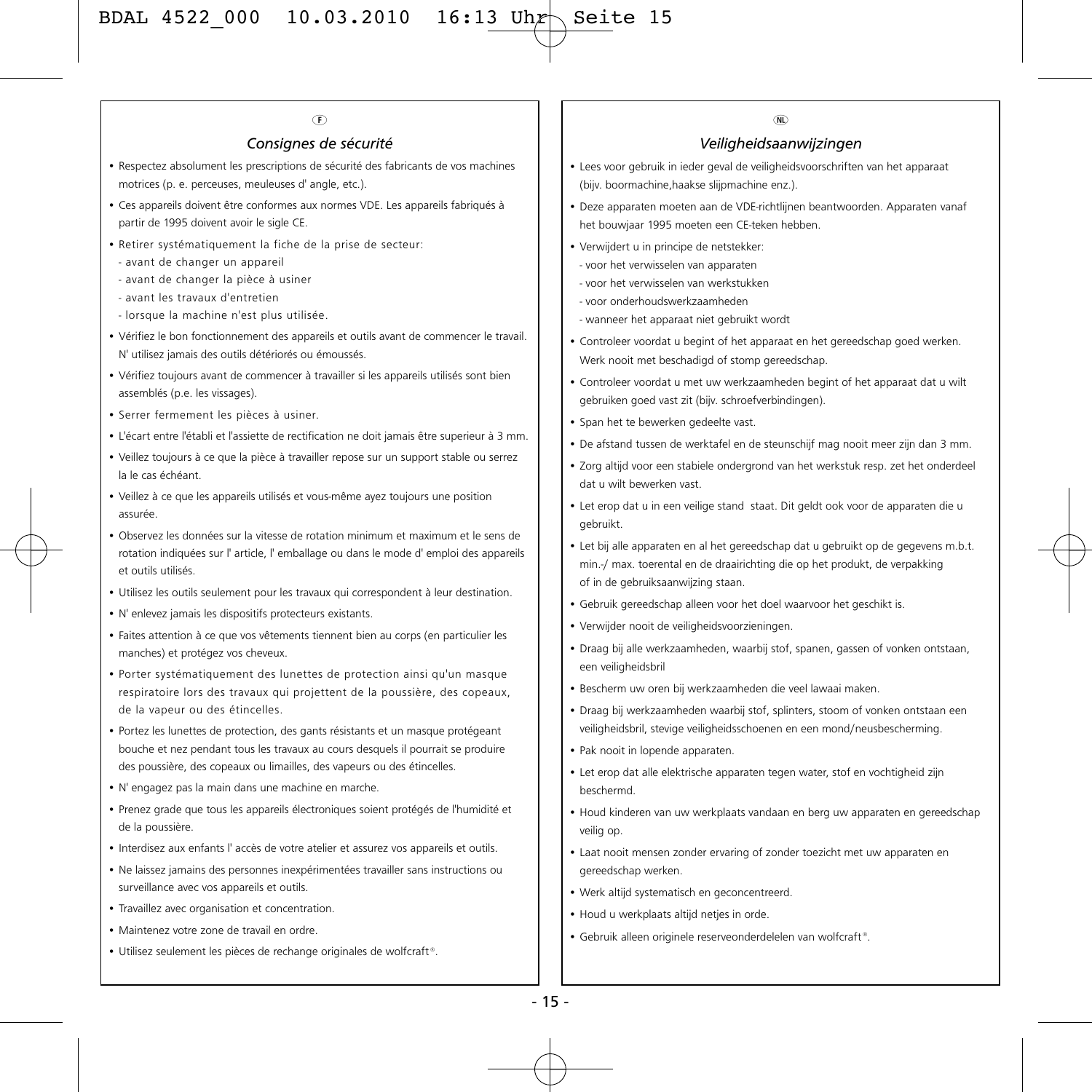#### *Avvertenze per la sicurezza*

- Osservare assolutamente le norme di sicurezza della casa relative all' uso degli apparecchi (per es. perforatrice, smerigliatrice angolare, ecc.).
- Gli apparecchi devono essere conformi alle direttive VDE. Gli apparecchi con anno di costruzione a partire dal 1995 devono avere un marchio CE.
- Estraete sempre la spina di allacciamento alla rete:
- prima di cambiare apparecchi
- prima di cambiare pezzi
- prima di eseguire lavori di manutenzione
- quando l'apparecchio non viene usato.
- Prima di ogni avviamento verificare l'efficienza di funzionamento degli attrezzi e degli utensili. Non azionare mai utensili danneggiati o spuntati.
- Prima di ogni avviamento accertarsi che gli attrezzi usati siano esattamente montati (per es. raccordi filettati).
- Bloccate il pezzo da lavorare.
- La distanza dal banco di lavoro al disco di rettifica non deve mai superare i 3 mm.
- Assicurarisi che l'appoggio dell'utensile sia ben stabile oppure bloccare a fondo il pezzo da lavorare.
- Accertarsi che sia l'operatore che gli apparecchi da usare siano stabilmente sicuri.
- Sugli apparecchi ed utensili da usare osservare i dati sul regime di rotazione min. e max. e sul senso di rotazione, riportati sull'opuscolo d'uso e manutenzione, sul prodotto o sulla confezione.
- Non servirsi degli utensili per usi impropri.
- Non asportare in alcun caso i dispositivi di protezione applicati.
- Portate occhiali di protezione ed una protezione per la bocca ed il naso durante tutti i lavori in cui si formano polvere, trucioli, vapori o scintille.
- Utilizzare auricolari per lavori troppo rumorosi.
- Utilizzare occhiali protettivi, guanti ben robusti e un bavaglio per bocca e naso per lavori, in cui vengano prodotti polvere, trucioli, vapori o scintille.
- Non infilare le mani in attrezzi funzionanti.
- Proteggere tutti gli apparecchi elettrici da infiltrazioni di umidità, dalla polvere e dal bagnato.
- Tenere lontano i bambini e custodire gli apparecchi e gli utensili in luogo sicuro.
- Impedire a persone inesperte di utilizzare gli attrezzi senza opportune istruzioni o senza sorveglianza.
- Per il lavoro usare concentrazione e procedere secondo un piano preciso.
- Tenere in ordine il posto di lavoro.
- Utilizzare solo ricambi originali wolfcraft®.

#### *Instrucciones de seguridad*

- Por favor tengan en cuenta las normas de seguridad del fabricante de sus máquinas motrices (por ejemplo taladradora, lijadora etc.).
- Estos aparatos deben corresponder a los prescripciones del VDE. Los aparatos fabricados a partir del año 1995 tienen que estar provistos de la marcación CE.
- Incondicionalmente deben quitar el enchufe a la red:
- anterior al cambio de aparatos
- anterior al cambio de piezas de trabajo
- anterior a trabajos de mantenimiento
- al no utilizar la máquina
- Comprueben antes de empezar a trabajar si su máquina o herramienta está en condiciones. No trabaje nunca con máquinas defectuosas o desafiladas.
- Asegúrense siempre antes de trabajar del montaje correcto de las piezas.
- La pieza de trabajo debe fijarse de forma segura.
- Busquen siempre una base adecuada para la pieza de trabajo o bien fijarla en un tornillo de banco por ejemplo.
- Asegúrense de que la máquina y Vd. tengan siempre una buena posición.
- Tengan siempre en cuenta las revoluciones min./máx. y la dirección de giro indicada.
- Utilice las máquinas sólo para el uso previsto.
- No quitar nunca los dispositivos de seguridad.
- No usar ropa que se pueda trabar en la máquina, y proteger su cabello.
- Durante todos los trabajos con formación de polvo, virutas, vapores o chispas deben llevar gafas protectoras y una protección de boca/nariz.
- Utilizar gafas, guantes y caretas de protección en todos los trabajos con polvo, vapores o chispas.
- Nunca meter las manos en las máquinas que esten funcion ando.
- Proteger las máquinas de humedad y polvillo.
- Guardar las máquinas en un lugar seguro, fuera del alcance de los niños.
- No deje trabajar en sus máquinas, personas que no tienen el conocimiento necesario para manejarlas.
- Concéntrese en su trabajo.
- Mantenga su lugar de trabajo ordenado.
- Usen sólo repuestos originales wolfcraft<sup>®</sup>.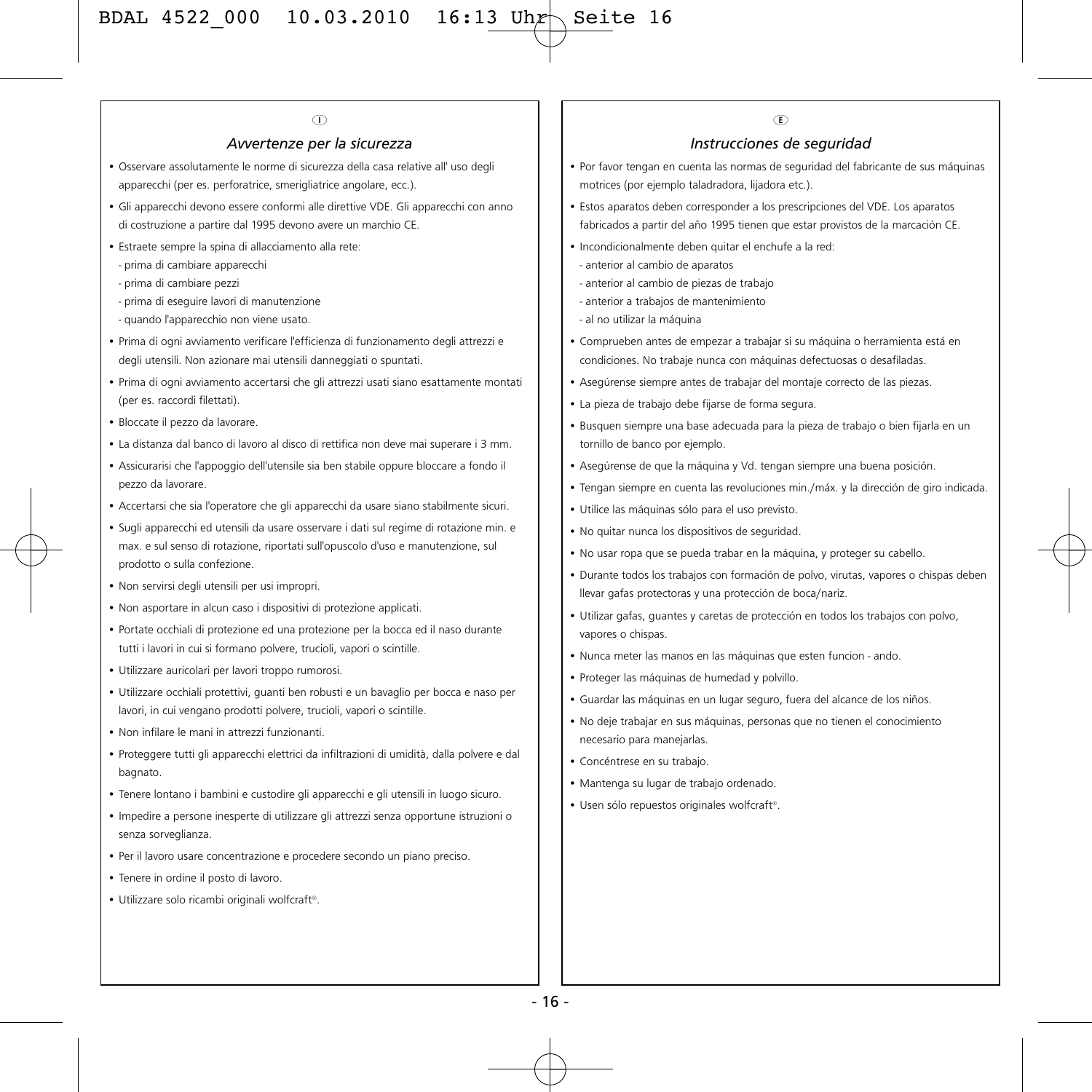#### *Instruções de segurança*

- Observe impreterívelmente as prescrições de segurança do fabricante do seu motor de propulsão.
- Estes aparelhos deverão obedecer às directivas VDE. Aparelhos de fabrico a partir do ano de 1995 deverão incluir o distintivo CE.
- Em princípio, remova sempre a ficha da rêde,
- antes de trocar de aparelho
- antes de trocar de ferramenta
- antes de efectuar trabalhos de manutenção
- sempre que não esteja a proceder à sua utilização.
- Antes de iniciar o trablho, controle o funcionamento dos aparelhos e das ferramentas. Nunca trabalhe com ferramentas danificadas ou gastas.
- Antes de dar início ao trabalho, verifique sempre, se os aparelhos que pretende utilizar, estão correctamente montados (por exemplo, uniões roscadas, etc.).
- Tenda sempre firmemente a peça a trabalhar.
- Tenha sempre cuidado, no que se refere a uma posição estável da sua própria pessoa e dos aparelhos a utilizar.
- Observe sempre os dados indicados no próprio produto, na embalagem ou nas instruções de operação, referentes ao número de rotações mínimo e máximo e ao sentido de rotação dos aparelhos e das ferramentas utilizados.
- Utilize sempre ferramentas para os fins, a que elas verdadeiramente se destinam.
- Nunca remova os dispositivos de protecção existentes.
- Precavenha, de modo a que o seu vestuário assente correctamente (especialmente, no que diz respeito às mangas) e, proteja os cabelos.
- Proteja os ouvidos, ao efectuar trabalhos, que dão origem a forte ruído.
- Utilize óculos de protecção e um dispositivo de protecção para a boca/nariz, em todos os trabalhos, dos quais resulte a produção de pó, aparas e vapores.
- Nunca toque em aparelhos em movimento.
- Preste atenção, de modo a assegurar a protecção de aparelhos eléctricos contra a água, o pó e a humidade.
- Mantenha as crianças fora do alcance da sua oficina e mantenha aparelhos e ferramentas fora do alcance das mesmas.
- Nunca deixe pessoas inexperientes trabalhar com os seus aparelhos, sem a devida instruçã prévia e fora de vigilância.
- Trabalho sempre segundo o plano e com toda a concentração.
- Mantenha o seu local de trabalho arrumado.
- Só utilize peças sobresselentes de fabrico original wolfcraft ®.

#### *Sikkerheds henvisninger*

- Overhold altid sikkerhedsforskrifterne fra fabrikanten af Deres drivmaskiner (f. eks boremaskiner, vinkelslibere osv.).
- Disse redskaber skal være i overensstemmelse med VDE-bestemmelserne. Redskraber fra og med 1995 skal være forsynet med CE-mærket.
- De bør altid trække stikket ud
- før skift af redskaber
- før skift af arbejdsemner
- før vedligeholdelsesarbejder
- nær drejebænken ikke er i brug
- Kontroller apparaternes og værktøjets funktionsevne før De begynder at arbejde. Der bør aldrig benyttes beskadiget eller sløvt værktøj.
- Kontroller om de anvendte apparater er monteret rigtigt, før De begynder at arbeide (f. eks. skrueforbindelser).
- Spænd arbejdsemnet fast
- Afstanden mellem arbejdsbordet og slibetallerkenen bør aldrig overskride 3 mm.
- Sørg for, at emnet altid hviler på et solidt underlag, eller spænd den del, der skal bearbejdes fast.
- Sørg for, at De selv og de apparater der anvendes altid står sikkert.
- Overhold altid de angivelser for max./min. omdrejningstal og drejningsretning, som er angivet på værktøjet selv, dets forpakning eller i betjeningsvejledningen.
- Værktøjet bør kun benyttes efter dets egentlige bestemmelse.
- eksisterende beskyttelsesanordninger må aldrig fjernes.
- Bær beskyttelsesbriller og mund-/næsebeskyttelse ved alle arbejder, ved hvilke der kan dannes støv, spåner, dampe eller gnister.
- Beskyt hørelsen ved arbejder, som forårsager meget støj.
- Bær altid beskyttelsesbriller, faste beskyttelseshandsker og mund/næsebeskyttelse ved arbejder som forårsager støv, dampe eller gnister.
- Grib aldrig ind i arbejdende apparater.
- Sørg for, at alle elektriske apparater er beskyttet mod fugtighed, støv og væde.
- Børn bør ikke opholde sig i Deres værksted og Deres apparater bør opbevares utilgængeligt for uvedkommende.
- De bør aldrig lade uerfarne arbejde med Deres værktøj uden instruktion og opsyn.
- Arbejd altid efter plan og koncentreret.
- Sørg altid for orden, hvor De arbejder.
- Anvend kun originale wolfcraft® reservedele.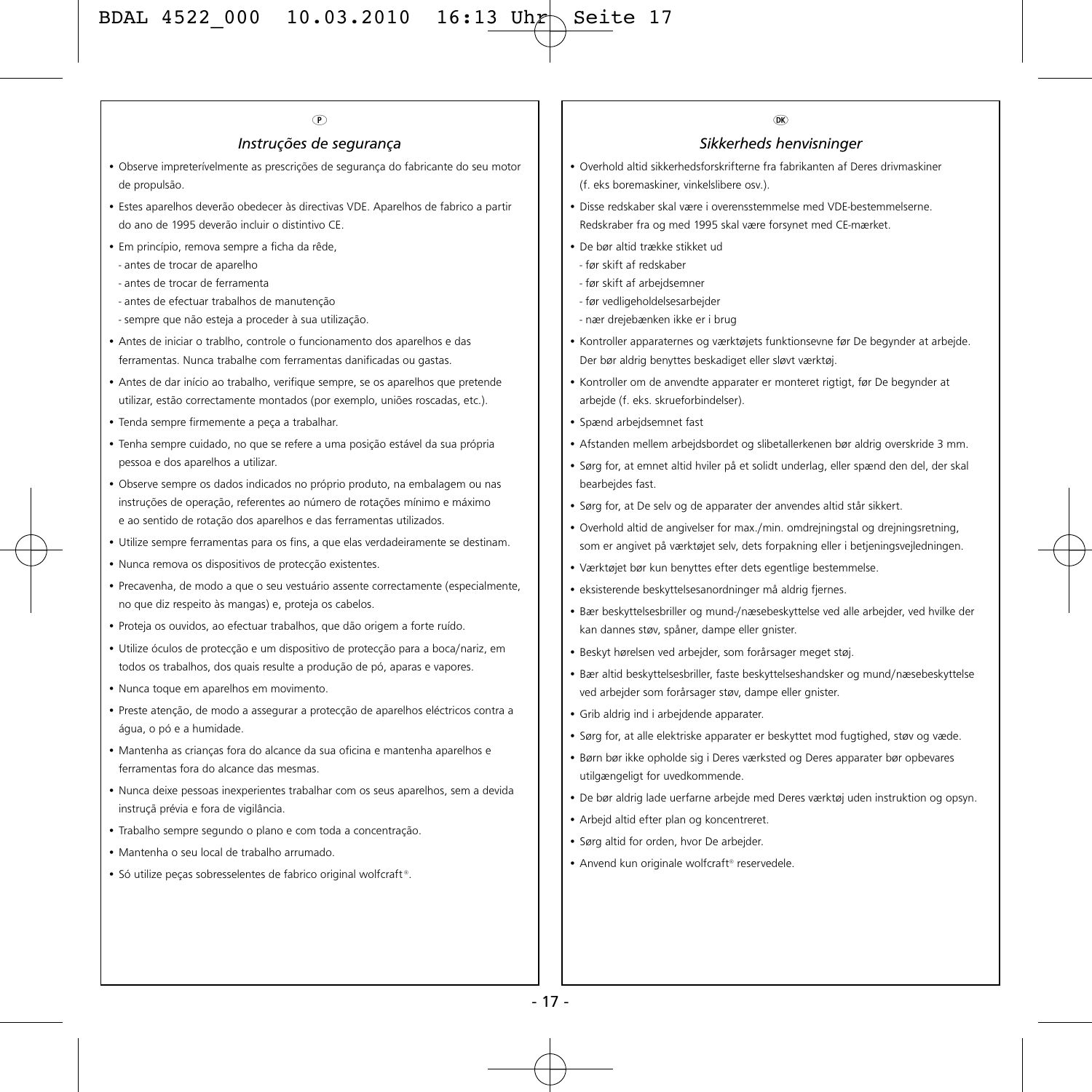#### *Säkerhetsanvisningar*

- Läs noga igenom säkerhetsföreskrifterna från tillverkaren för dina maskiner (t.ex. borrmaskin, vinkelslipmaskin osv.).
- Maskinerna måste överensstämma med VDE-riktlinjerna. Maskiner fr.o.m. tillverkningsår 1995 ska vara försedda med CE-tecken.
- Drag alltid ut stickkontakten:
- före verktygsbyte
- före byte av arbetsstycke
- före servicearbete
- när maskinen ej är i drift
- Kontrollera att maskinerna och verktygen fungerar innan du börjar arbeta med dem. Använd aldrig skadade eller slöa verktyg.
- Kontrollera alltid att maskinerna är riktigt monterade innan du börjar arbetet (t.ex. skruvförband).
- Spänn fast arbetsstycket som ska bearbetas.
- Avståndet mellan arbetsbord och sliptallrik bör aldrig överskrida 3 mm.
- Se alltid till att verktyget ligger stadigt eller spänn fast arbetsstycket ordentligt.
- Var noga med att hålla ordentligt säkerhetsavstånd till maskinerna.
- Läsa igenom uppgifterna om minimi- och maximivarvtal och rotationsriktning. Dessa hittar du antingen på maskinen, förpackningen eller i bruksanvisningen.
- Använd endast verktyg som passar dina speciella behov.
- Tag aldrig bort några skyddsanordningar.
- Använd alltid skyddsglasögon samt mun-/nässkydd vid utförande av arbeten som kan framkalla damm, spån, ångor eller gnistor.
- Använd öronskydd vid arbeten som förorsakar mycket buller.
- Använd alltid skyddsglasögon, fasta skyddshandskar och mun-/nässkydd vid arbeten där damm, spån, ångor eller gnistor kan uppstå.
- Grip aldrig tag i maskiner som är igång.
- Se till att alla elektriska apparater är skyddade mot väta, damm och fukt.
- Se till att barn inte kommer i närheten av hobbyverkstaden och förvara dina maskiner på säker plats.
- Låt aldrig oerfarna personer arbeta med maskinerna utan handledning eller uppsikt.
- Arbeta alltid planmässigt och koncentrerat.
- Håll alltid arbetsplatsen i ordning.
- Använd endast originalreservdelar från wolfcraft®.

#### *Turvallisuusohjeet*

- Noudata ehdottomasti työkalujesi (esim. poroakoneen, kulmahiomakoneen jne.) valmistajien antamia turvallismääräyksiä.
- Näiden laitteiden on vastattava VDE määräyksiä. Vuonna 1995 tai sen jälkeen valmistetuissa laitteissa on oltava CE-merkki.
- Vedä aina pistoke pistorasiasta:
- ennen laitteiden vaihtoa
- ennen työstettävien kappaleiden vaihtoa
- ennen huoltotöitä
- kun et käytä laitetta.
- Ennen töiden aloittamista tarakista laitteiden ja työkalujen kunto. Ei koskaan pidä käyttää rikkinäistä tai tylsää työkalua.
- Tarkista aina ennen töiden aloittamista, että käytettävät laitteet on oikein asennettu (esim. niiden ruuviliitokset).
- Kiinnitä työstettävä kappale hyvin.
- Työpöydän ja hiomalautasen välinen etäisyys ei koskaan saa olla yli 3 mm.
- Huolehdi siitä, että työstettävä esine on tukevasti alustallaan tai se on kiristetty hyvin paikalleen.
- Huolehdi myös siitä, että työskennelläsi seisot

tukevasti ja laitteetkin ovat varmasti paikoillaan.

- Laitteita tai työkaluja käytettäessä noudata tuotteessa, pakkauksessa tai käyttöohjeissa annettuja kierrosluvun ja pyörimissuunnan minimi-/maksimiarvoja.
- Työkaluja saadaan käyttää vain niiden alkuperäiseen tarkoitukseen.
- Suojalaitteita ei saa milloinkaan poistaa.
- Käytä kaikkien sellaisten töiden yhteydessä, joissa syntyy pölyä, lastuja, kaasua tai kipinöitä, suojalaseja sekä suu-/nenäsuojusta.
- Suojaa korvasi melulta jos työ on kovaäänistä.
- Kaikissa töissä, joista tulee pölyä, lastuja, höyryjä tai kipinöitä, on käytettävä suojalaseja, lujia suojakäsineitä ja suu-/nenäsuojusta.
- Älä tartu käynnissä oleviin koneisiin.
- Huolehdi, että sähkölaitteet on suojattu kosteudelta ja pölyltä.
- Lapset on pidettävä loitolla työpajasta ja työkalut ja laitteet säilytettävä turvallisessa paikassa.
- Älä koskaan päästä aloittelijoita yksin ja ilman ohjausta työkalujen pariin.
- Suorita työt aina suunnitelmallisesti ja keskittyneesti.
- Pidä työpaikkasi aina järjestyksessä.
- Käytä vain alkuperäisiä wolfcraft® -varaosia.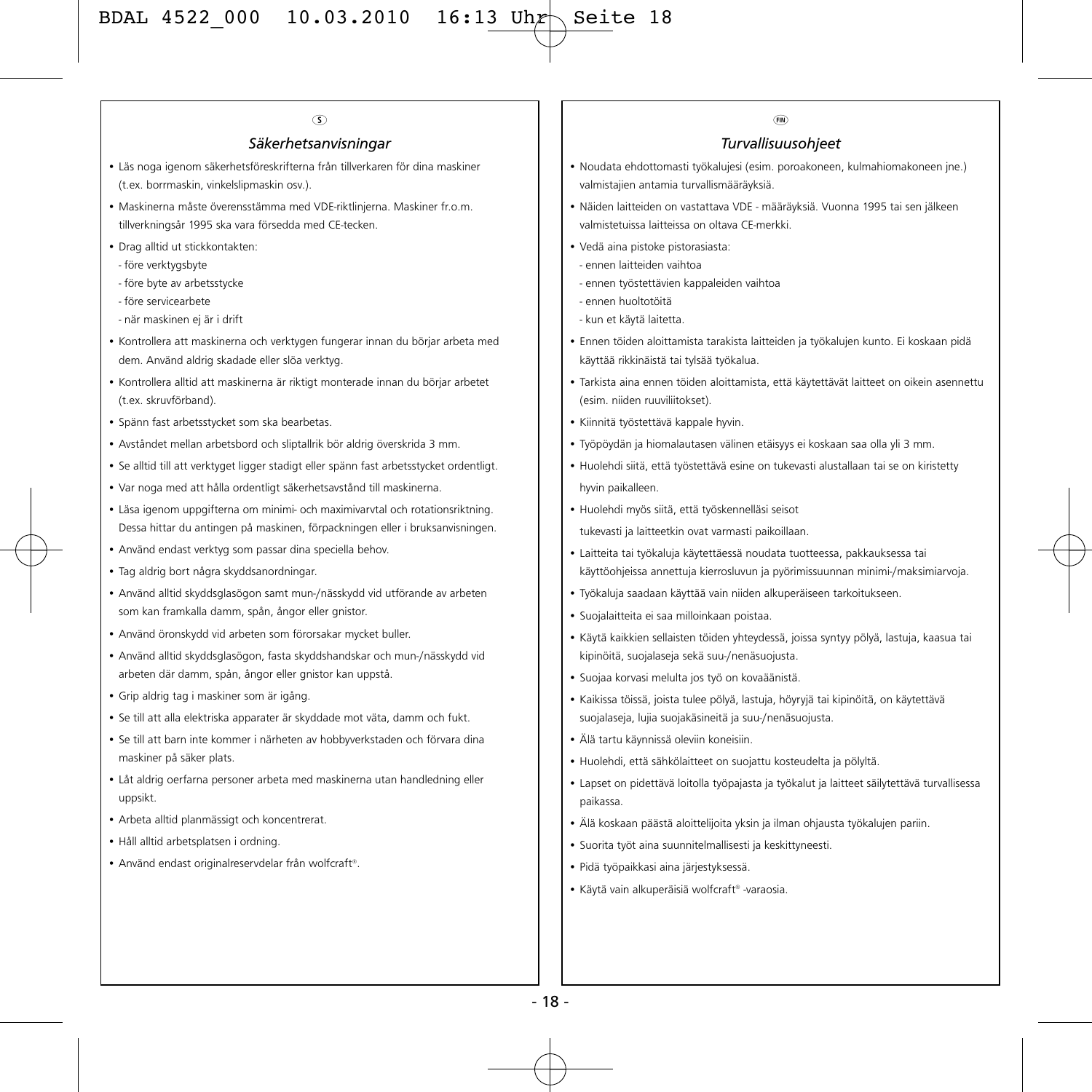#### *Tips for sikkerheten*

- Legg absolutt merke til sikkerhetsforskriftene til produsenten av Deres drivverk.
- Dette utstyret må være i henhold til VDE-retningslinjene.Utstyr som er produsert etter 1995 må ha et CE-tegn.
- Stikkkontakten bør generelt trekkes ut:
- før ombytting av utstyr
- før ombytting av arbeidsstykker
- før vedlikeholdsarbeider
- ved ikke-bruk
- Kontroller utstyres og verktøyets funksjonsdyktighet før arbeidet settes i gang. Det må aldri arbeides med ødelagt eller sløvt verktøy.
- Kontroller alltid før arbeidsstart at utstyret som skal brukes er riktig montert (f.eks. skrueforbindelser).
- Delen som skal bearbejdes spennes fast.
- Legg merke til at både De selv og utstyret som skal benyttes står på fast grunn.
- Legg merke til dataene på produktet, emballasjen eller i bruksanvisningen hva angår min.-/maks.-dreietall og dreieretning av utstyret og verktøyet som skal benyttes.
- Verktøyet brukes kun i henhold til det opprinnelige bruksformål.
- Beskyttelsesinnretninger må aldri fjernes.
- Sørg for å bruke tettsittende klær (særlig ermene) og beskytt håret.
- Beskytt hørselen ved arbeider som forårsaker stor støy.
- Bruk beskyttelsesbriller og en munn-/nesebeskyttelse ved alle arbeider som forårsaker støv, spon, damper eller gnister.
- Det må aldri gripes inn i løpende apparater.
- Legg merke til at alle elektriske apparater er beskyttet mot væte, støv og fuktighet.
- Hold barn unna verktøyet, og oppbevar utstyret og verktøyet på et sikkert sted.
- La aldri personer uten erfaring, instrukser eller oppsyn arbeide Deres utstyr eller verktøy.
- Det må alltid arbeides på en målrettet og konsentret måte.
- Hold orden på Deres arbeidsområde.
- Bruk kun originale wolfcraft®, -reservedeler.

#### *Wskazówki bezpieczeństwa*

- Uwzględniać wskazania zawarte w instrukcjach obsługi montowanych urządzeń (np. wiertarki). Urządzenia te muszą odpowiadać przepisom VDE.
- Obowiązkowo wyciągnąć wtyczkę z gniazdka sieci zasilającej:
- przed wymianą urządzeń lub narzędzi
- przed wymianą oprabianych przedmiotów
- przed konserwacją lub regulacją
- po zakończeniu pracy.
- Przed rozpoczęciem pracy sprawdzię stan techniczny urządzeń i narzędzi. Nigdy nie używać uszkodzonych i tępych narzędzi.
- Przed rozpoczęciem pracy sprawdzić prawidłowość montażu urządzenia (np. połączenia śrubowe).
- Zapewnić należyte oparcie obrabianego przedmiotu lub jego zamocowanie.
- Zapewnić w miejscu pracy należyte i pewne podłoże dła siebie i używanych urządzeń.
- Uwzględniać dane techniczne podające szybkość obrotową oraz kierunek obrotów, zawarte w instrukejach obsługi, na opakowaniach lub urządzeniu.
- Używać narzędzia zgodnie z ich przeznaczeniem.
- Nigdy nie usuwać wyposażenia urządzeń związanego z bezpieczeństwem pracy (np. wszelkiego rodzaju osłon).
- Prz pracy nie nosić luźnej odzieży (rękawy) , jak również chronić włosy przed kontaktem z maszyna (np. przez nakrycie głowy).
- W przypadku dużego nasilenia dźwięku podczas wykonywanych prac, stosować środki ochrony słuchu.
- Podczas prac powodujących wytwarzanie kurzu, wiórów, gazów oraz iskier należy zakładać okulary ochronne i maskę chroniącą drogi oddechowe.
- Uważać by kierunek pracy narzędzia nie mógł być przycyną okaleczenia ciała.
- Nie dotykać pracujących narzędzi.
- Chronić urządzenia elektryczne przed działaniem wilgoci i kurzu.
- Uniemożliwić dzieciom kontakt z urządzeniami, narzędziami i wyposażeniem Waszego warsztatu.
- Nie pozwalać osobom niedoświadczonym na prace urządzeniami i narzędziami bez nadzoru.
- Podczas wykonywania prac należy zachować pełną koncentracje.
- Miejsce pracy utrzymywać w należytym porządku.
- Używać tylko oryginalne części zamienne firmy wolfcraft®.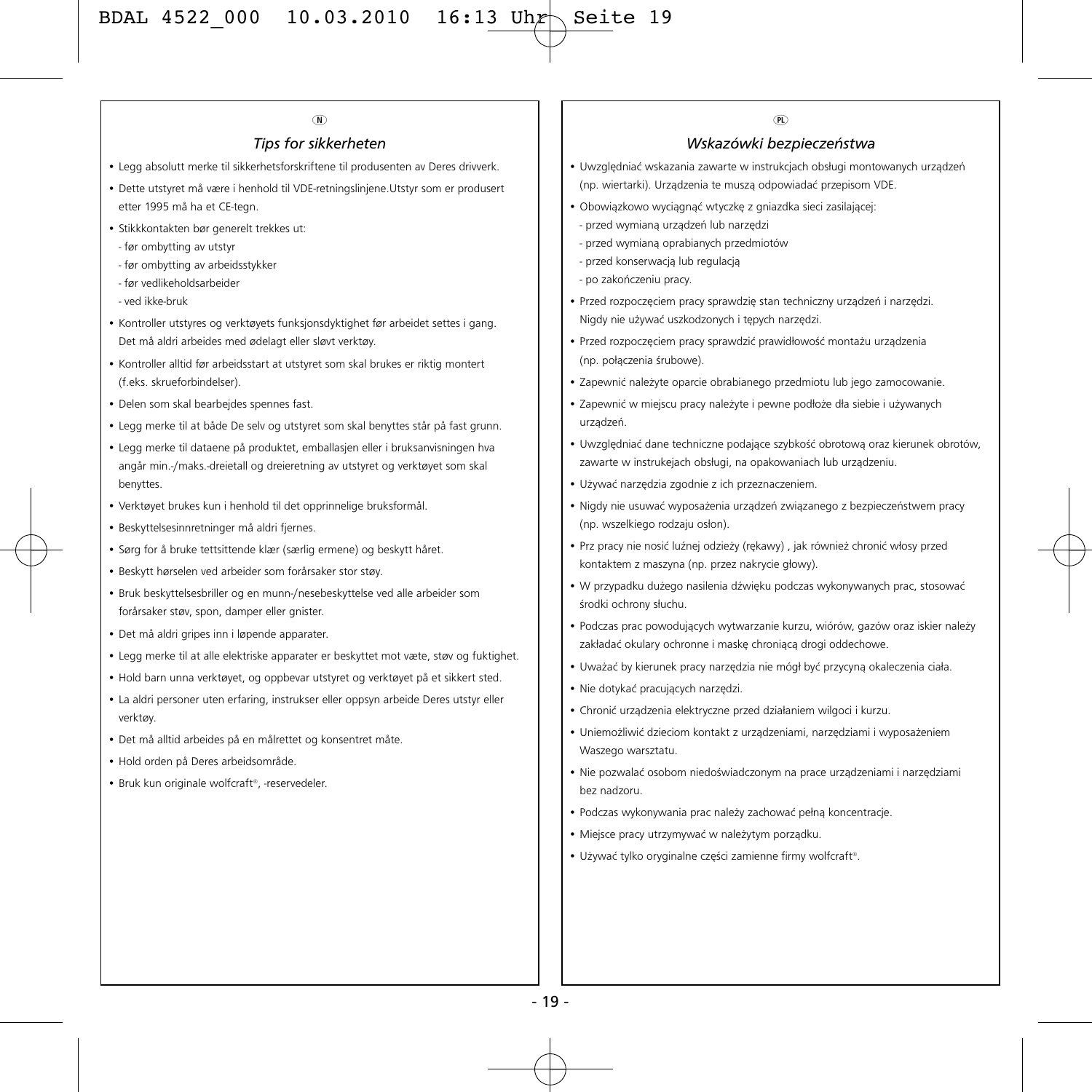#### ΥΠΟΛΕΙΞΕΙΣ ΑΣΦΑΛΕΙΑΣ

- Λάβετε οπωσδήποτε υπόψιν σας τις οδηγίες ασφαλείας του κατασκευαστή του μηγανήματος
- Αυτά τα εργαλεία πρέπει να τηρούν τις προδιαγαφές VDE.Μηγανήματα έτους κατασκευής 1995 πρέπεινα έχουν το σήμα CE.
- Αποσυνδεέτε το μηχάνημα από την μπρίζα:
- πριν από το μοντάρισμα άλλων μηγανημάτων ή εργαλείων
- πριν από εργασίες συντήρησης
- κατά την μη χρησιμοποίησή τους
- Ελέξτε πριν από κάθε εργασία την λειτομργικότητα των μηγανημάτων και εργαλείων. Μην εργάζεστε ποτέ με φθαρμένα ή γαλασμένα ερναλεία.
- Ελέξτε πριν από κάθε εργασία το σωστό μοντάρισμα των προς χρήση μηγανημάτων (π.γ. σωστό σφίξιμο βιδών).
- Σταθεροποιήστε το προς επεξεργασία υλικό.
- Φροντίστε για την σταθερότητα του μηγανήματος.
- Προσέξτε κατά την διάρκεια των εργασιών την σταθερότητα των μηχανημάτων.
- Προσέξτε στα προς χρησιμοποίηση μηχανήματα και εργαλεία τις ενδείξεις για το μέγιστο/ελάγιστο αριθμό εμβολών που αναγράφονται πάνω στα προϊόντα, στην συσκευασία ή στις οδηγίες χρήσης.
- Χρησιμοποιείστε τα εργαλεία μόνο για το σκοπό που έχουν κατασκευαστε.
- Μην απομακρύνετε υπάργοντα μέτρα ασφαλείας
- Φροντείστε για την κατάλληλη ενδυμασία και προστατεύστε τα μαλλιά σας.
- Προστατεύστε την ακοή σας κατά την διάρκεια θρουβοδών εργασιών.
- Χρησιμοποιείστε κατά την διάρκεια εργασιών που δημιομργούν σκόνη,ρινίσματα,ατμούς ή σπινθήρες μια μάσκα προστασία, νάντια προστασίας και μάσκα αναπνοής.
- Μην ακομμπάτε τα εν λειτομονία μηνανήματα.
- Προφυλάξτε τα ηλεκτρικά μηχανήματα από υγρασία και σκόνη.
- Κρατήστε τα παιδιά μακριά από τον τόπο εργασίας σας και φυλάξτε σε σίνομοο μέρος τα μηγανήματα και εργαλεία.
- Μην επιτρέπετε σε άπειρους να χρησιμοποιούν τα μηχανήματα και εργαλεία χωρίς καθοδήνηση ή επίβλεψη.
- Εργάζεστε μεθοδικά και συνκεντρωμένα.
- Κρατήστε τον χώρο εργασίας σας σε τάξη.
- Χρησιμοποιείτε μόνον αυθεντικά ανταλλακτικά wolfcraft<sup>®</sup>.

#### *Emniyet Kuralları*

- İşletici makinanızı kullanırken üretici firmanın belirlediği emniyet kurallarına mutlaka dikkat ediniz.
- Bu makinaların VDE-Standartlarına uygun olması gerekir.1995 yılından itibaren üretilen makinaların CE-mühürlü olması gerekir.
- Prensip olarak fişi çekiniz:
- makinaları değiştirmeden önce
- işlenen parçaları değiştirmeden önce
- bakımdan önce
- kullanım dışında
- Çalışmaya başlamadan önce makinaların ve takımların işlevini kontrol ediniz. Asla bozuk veya körelmiş aletlerle çalışmayınız.
- Çalışmaya başlamadan önce daima kullanılan aletlerin doğru monte edilip edilmediğini kontrol ediniz (Örneğin : cıvata bağlantılarını).
- İşlenen parçayı sıkıca sabitleyiniz.
- Kullanılan makinaların ve kendinizin düz bir zemin üzerinde bulunmanıza dikkat ediniz.
- Makinaları ve aletleri kullanırken, kullanma talimatnamesindeki, ürünün veya ambalajın üzerindeki min./max. strok sayısına dikkat ediniz.
- Takımları sadece kullanım amaçlarına göre kullanınız.
- Asla koruyucu düzenleri sökmeyiniz.
- İş elbisenizin (özellikle kolların) vücudunuza bitişik olmasına özen gösteriniz ve saçlarınızı koruyunuz.
- Aşırı gürültülü işlerde kulaklarınızı koruyunuz.
- Toz, çapak, talaş, duman ve kıvılcım çıkan bütün işlerde koruyucu gözlük, iş eldiveni ve maske kullanınız.
- Asla hareket halindeki makinalara dokunmayınız.
- Bütün elektirikli aletlerin nem, su ve tozdan korunmasına dikkat ediniz.
- Çocukları atelyenizden uzak tutunuz. Aletlerinizi ve takımlarınızı emniyetli yerlerde saklayınız.
- Acemi kişilerin yanlız başına alet ve takımlarınızla çalışmasına izin vermeyiniz.
- Her zaman planlı ve konsentrasyonlu çalışınız.
- Çalışma sahanızı düzenli tutunuz.
- Sadece orjinal wolfcraft® yedek parçaları kullanınız.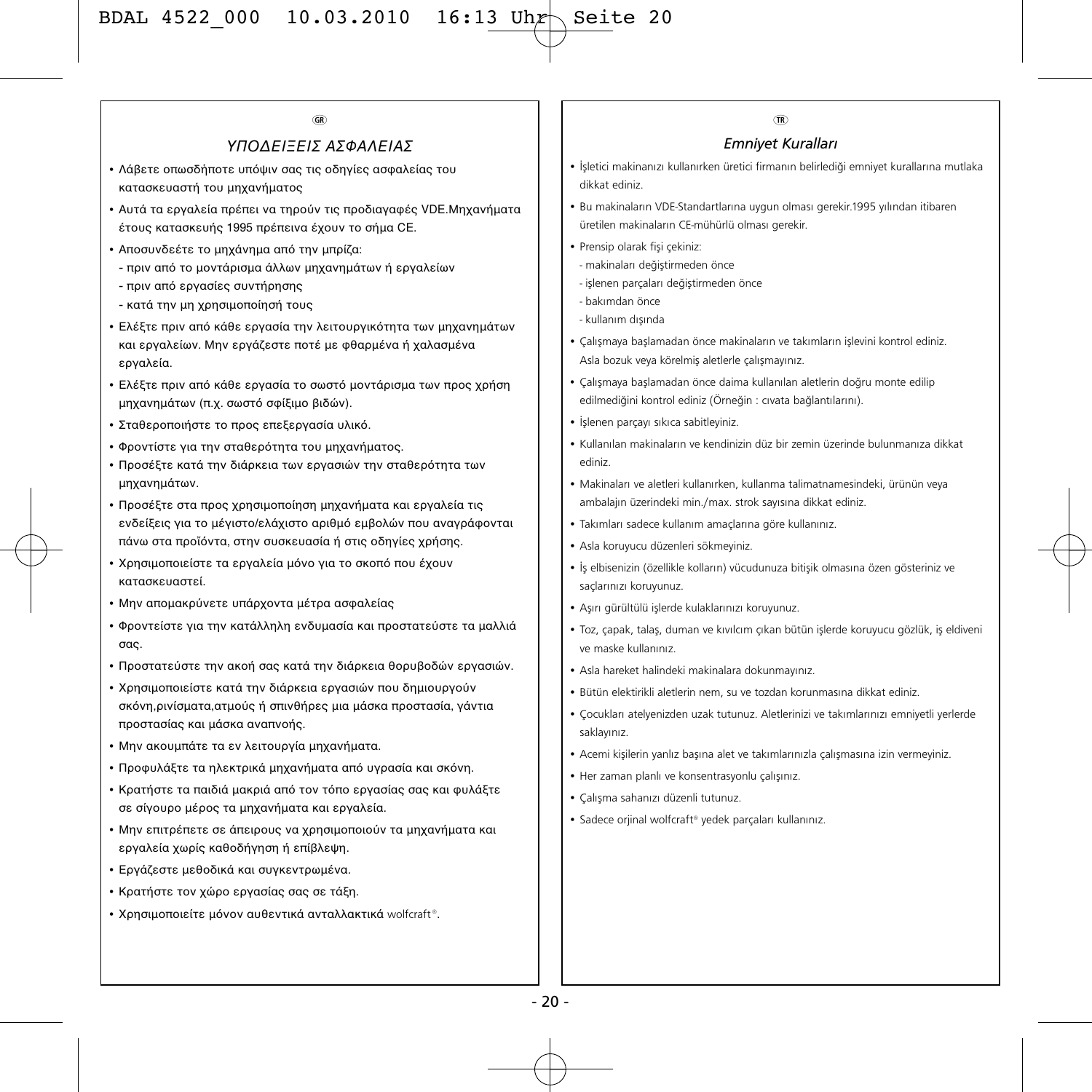$\bigcap$ 



### **wolfcraft**® Garantie

Liebe Heimwerkerin, lieber Heimwerker,

Sie haben ein hochwertiges wolfcraft® -Produkt erworben, das Ihnen viel Freude beim Heimwerken bringen wird. wolfcraft® -Produkte entsprechen hohem technischem Standard und durchlaufen, bevor sie in den Handel gelangen, intensive Entwicklungs-und Testphasen.

Während der Serienfertigung sichern ständige Kontrollen und regelmäßigeTests den hohen Qualitätsstandard. Solide technische Entwicklungen und zuverlässige Qualitätskontrollen geben Ihnen die Sicherheit einer richtigen Kaufent-scheidung. Auf das erworbene wolfcraft® -Produkt gewähren wir Ihnen

### *5 Jahre Garantie*

Sollten innerhalb der Garantiezeit Schäden auftreten, die auf Materialfehler zurückzuführen sind, leistet wolfcraft® unentgeltlich Ersatz. Die Garantiefrist beginnt mit dem Kaufdatum.

Bitte lassen Sie unbedingt die Garantiekarte vollständig ausfüllen bzw. bewahren Sie die Rechnung gut auf. Voraussetzung für die Einhaltung dieser Garantie-zusage ist die ausschließliche Nutzung der erworbenen Geräte im Heimwerkerbereich, eine sachgerechte Bedienung und die Verwendung von original wolfcraft® -Ersatzteilen.

Garantieansprüche können nur mit der vollständig ausgefüllten Garantiekarte geltend gemacht werden.



### $\widehat{G}$ <sub>R</sub> *5 years Guarantee*

### **wolfcraft**® Guarantee

#### Dear hobbyist!

You have purchased a high-quality wolfcraft® appliance, which we know you will enjoy using. wolfcraft® appliances are built to high technical standards, and undergo intensive development and test phases before leaving the factory. Constant controls and regular tests during their manufacture, ensure a high quality standard. Sound technical developments, and reliable quality controls warrant for the right choice of appliance. This wolfcraft® appliance is guaranteed for a period of five years.

### *5 years Guarantee*

Should your appliance fail within the guarantee period owing to a material fault, it will be replaced by wolfcraft® free of charge. The guarantee period begins from the date of purchase, which must be certified on the guarantee card by the dealer's stamp and signature. Retain the receipt. The validity of this guarantee is subject to the use of the appliance solely for domestic purposes, proper handling and the use of original wolfcraft® spare parts. Claims under guarantee are only valid with a fully completed guarantee card.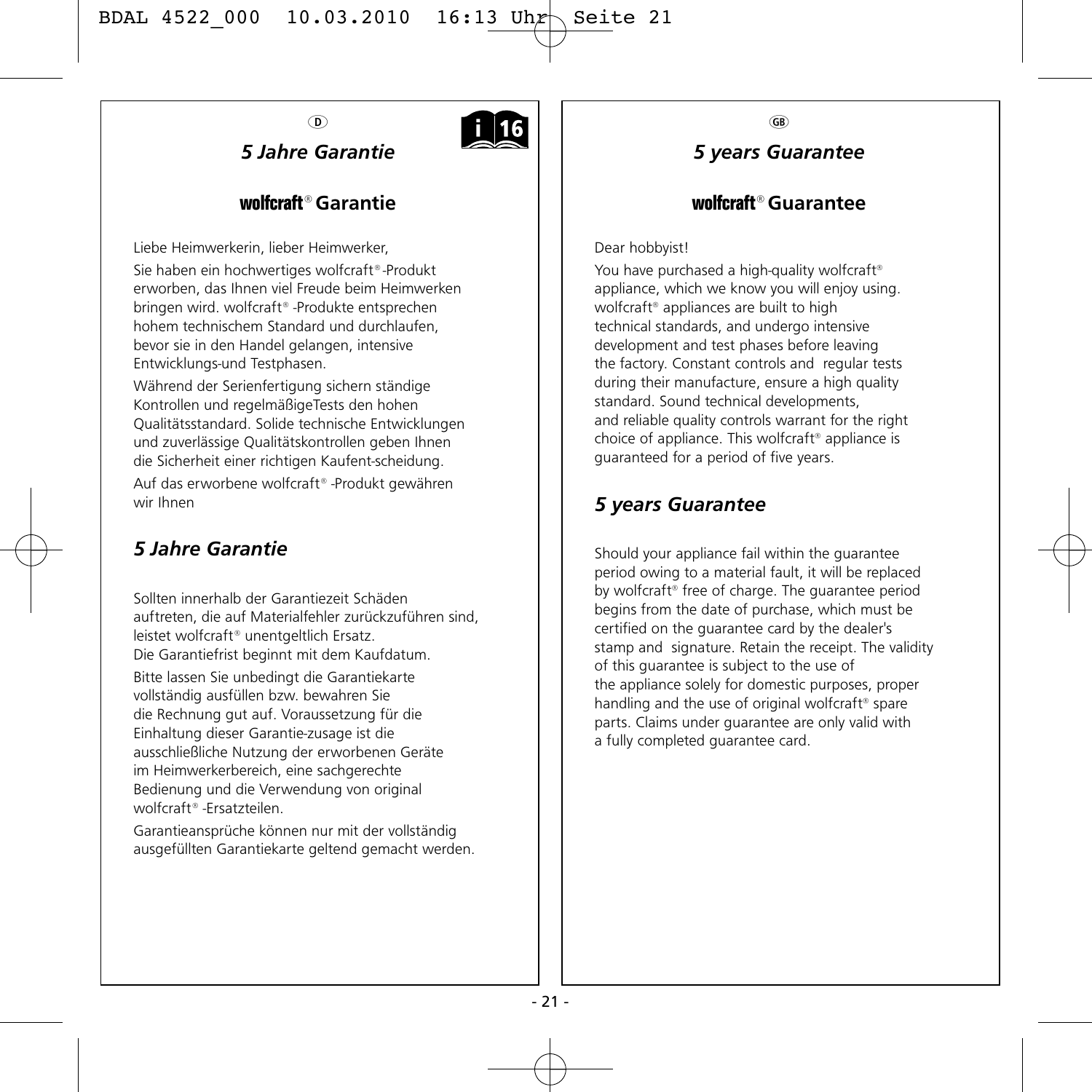#### $\sqrt{F}$

### *5 Années de Garantie*

### **wolfcraft**® Garantie

Ami bricoleur,

vous venez d'acheter un produit wolfcraft® de haute qualité qui vous apportera beaucoup de satisfactions lors de vos travaux de bricolage. Les produits wolfcraft® possèdent un haut standard technologique et passent avant l'expédition aux revendeurs, par des phases intensives de test et de développement. Pendant la fabrication en série, des contrôles permanents et des test réguliers assurent le maintien du haut standard de qualité. Les développements techniques solides et les contrôles fiables de qualité vous donnent la garantie que vous avez fait un bon achat. Nous délivrons pour le produit wolfcraft® que vous avez acheté:

### *5 années de garantie*

Si pendant ces cinq années, des dommages dûs au matériel devaient se faire jour, wolfcraft® remplacera le produit détérioré gratuitement. Le délai de garantie court à partir de la date de la facture d'achat. Veuiller faire remplir complètement la carte de garantie et conserver soigneusement la facture. Les conditions auxquelles cette garantie est soumise sont une utilisation de l'appareil exclusivement pour des travaux de bricolage domestique, un emploi correct et la mise en place de pièces détachées provenant exclusivement de wolfcraft®. Les revendications de garantie ne peuvent être

formulées qu'a ccompagnées de la carte de garantie conformément remplie.

 $\overline{M}$ 

### *5 Jaar Garantie*

### **wolfcraft**® Garantie

Beste doe-het-zelver,

U hebt een hoogwaardig wolfcraft® -produkt gekocht, waarvan U bij het doehet-zelven werk veel plezier zult hebben.

wolfcraft® -produkten stemmen met een hoge technische standaard overeen en moeten voordat ze in de handel komen intensieve ontwikkelings en testfasen doormaken. Gedurende de serieproduktie zorgen voortdurende controles en regelmatige tests voor een hoge kwaliteitsstandaard.

Degelijke technische ontwikkelingen en betrouwbare kwaliteitscontroles geven U de zekerheid voor de juiste koopbeslissing. Voor het gekochte wolfcraft® -produkt geven wij U

### *5 jaar garantie*

Indien binnen de garantietijd storingen optreden als gevolg van materiaalfouten, wordt het beschadigde deel gratis door wolfcraft® vervangen.

De garantietijd begint op de koopdatum.

Laat de garantiekaart in ieder geval geheel invullen ofwel bewaar de rekening. Voorwaarden om de garantietoezegging na te komen zijn, dat het gekochte apparaat uitsluitend voor doe-het-zelven wordt gebruikt, dat het apparaat vakkundig wordt bediend en dat uitsluitend originele wolfcraft® reserve- onderdelen worden gebruikt.

Garantieaanspraken kunnen alleen met een geheel ingevulde garantiekaart gedaan worden.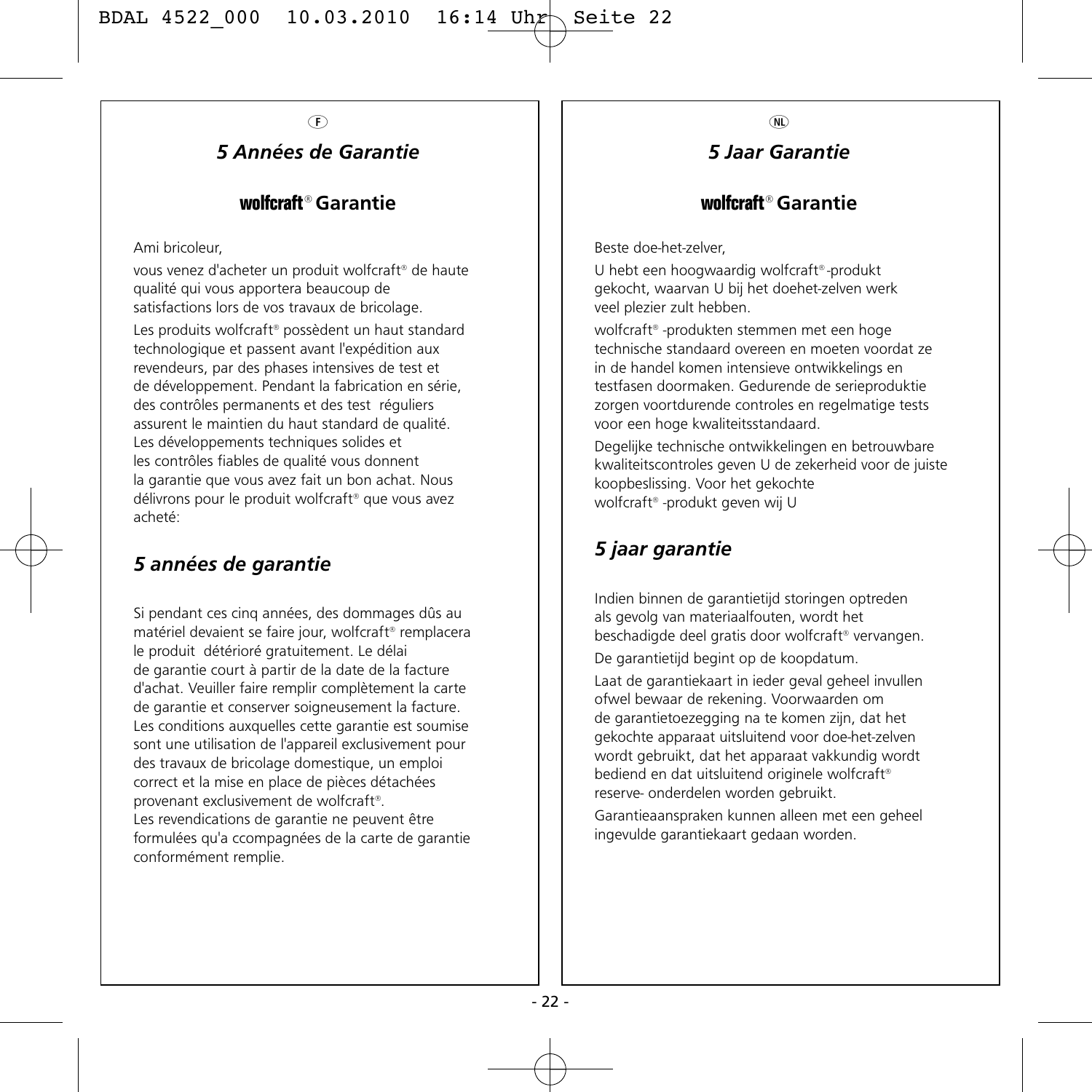$\bigcap$ 

### *Garanzia di 5 Anni*

### **wolfcraft**® Garanzia

Egregi utenti,

avete acquistato un prodotto wolfcraft® di alta qualità che non mancherà di soddisfarvi in tutti i lavori domestici. I prodotti wolfcraft® vantano uno standard tecnico molto elevato e vengono sottoposti, prima di entrare in commercio a fasi di sviluppo e test intensivi. Controlli continui e test regolari, durante la produzione in serie, assicurano l'alta qualità standard. Pertanto solidi sviluppi tecnici e controlli di qualità affidabili, Vi daranno la sicurezza di una scelta d'acquisto giusta. Per l'acquisto di prodotti wolfcraft<sup>®</sup> Vi concediamo una

### *Garanzia di 5 anni*

Qualora entro questi periodi di garanzia dovessero presentarsi guasti dovuti al materiale o a difetti di produzione, la wolfcraft® provvederà alla sostituzione gratuita. Il periodo di garanzia ha inizio dalla data di acquisto. Vi preghiamo pertanto di far Vi assolutamente compilare debitamente il tagliando di garanzia e di conservare la fattura.

Affinchè la garanzia venga riconosciuta, bisogna tener presente alcune condizioni: usare l'apparecchio acquistato solo a scopi domestici, usare l'apparecchio adeguatamente, usare esclu sivamente pezzi di ricambio originali wolfcraft®.

Richieste di garanzia possono essere riconosciute solo dietro presentazione del tagliando di garanzia debitamente compilato.

 $\mathcal{F}$ 

### *Garantia de 5 años*

### **wolfcraft**® Garantia

Estimados clientes!

Acaban de adquirir un valioso producto wolfcraft® que les causará mucha satisfacción en el bricolage. Los productos wolfcraft<sup>®</sup> tienen una alta tecnologia estándar y están sometidos a pruebas de desarrollo y fases de control antes de ser lanzados al mercado.

Los controles y pruebas contínuas durante la fabricación en serie, aseguran el alto nivel de calidad y les da a Vds. la seguridad de haber tomado la decisión correcta al elegir un producto wolfcraft®, para el cual les concedemos una

### *Garantia de 5 años*

wolfcraft® suministrará los repuestos gratis siempre y cuando sean defectos del material y estén dentro del periodo de garantia, el cual comienza con la fecha de la compra. Por este motivo deben asegurarse de que su trajeta de garantia esté debidamente rellenada o bien deben guardar la factura.

Condiciones de garantia: Que el equipo se haya usado según instrucciones, única y exclusivamente para el bricolage, y sólo les hayan puesto repuestos originales wolfcraft®. Para hacer uso de su derecho de garantia, deben presentar l a tarjeta de garantia debidamente cumplimentada.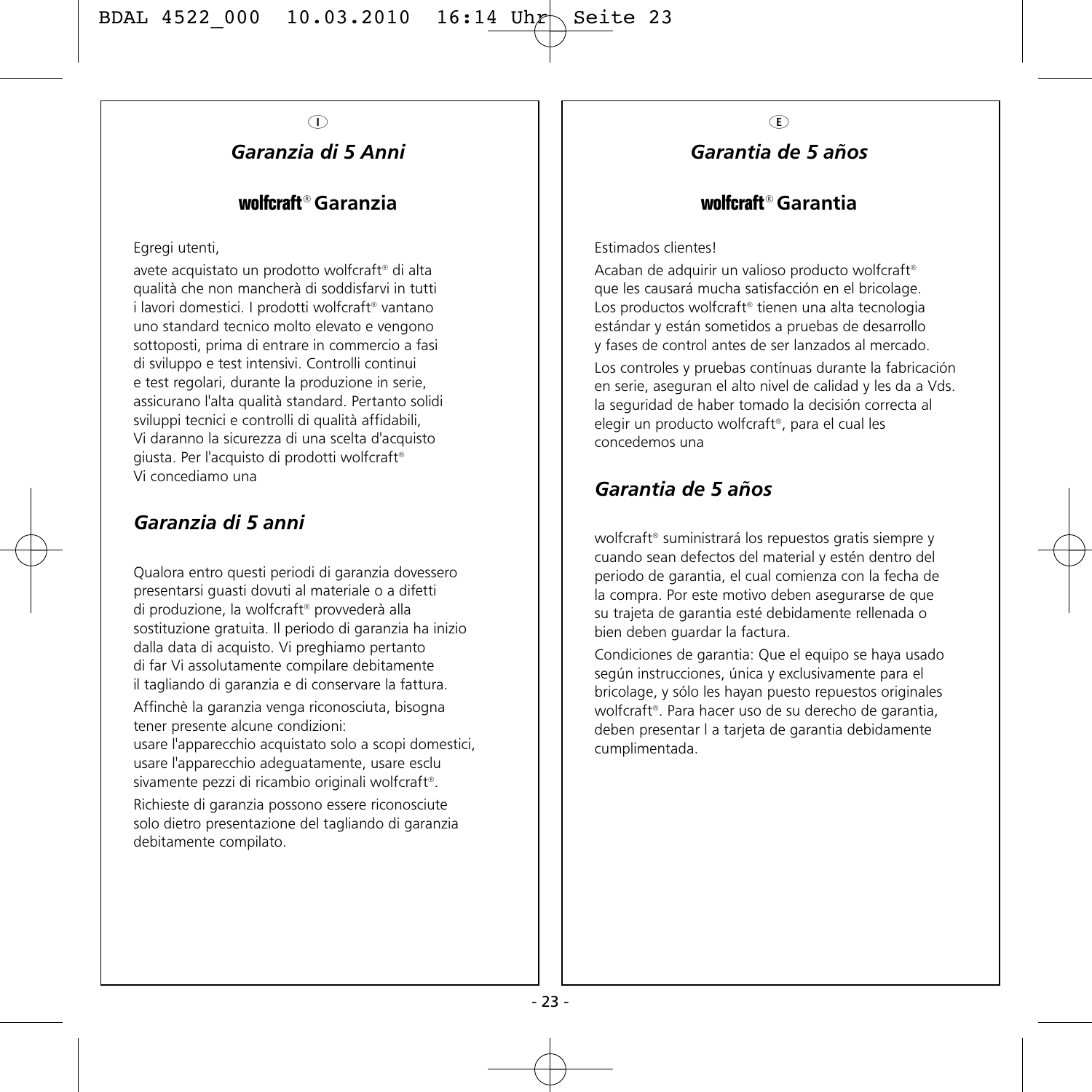$\overline{P}$ 

### *5 anos de garantia*

#### Garantia **wolfcraft**®

Querido amador e amadora de bricolage Adquiriu um produto da wolfcraft® de elevado valor, que lhe irá proporcionar grande prazer na bricolage caseira. Os produtos da wolfcraft® correspondem a um nível técnico elevado e passam por fases intensivas de desenvolvimento e de exame antes de serem comercializados.

Durante a produção em série efectuamos controlos constantes e testes regulares que asseguram o elevado nível de qualidade. Desenvolvimentos técnicos sólidos e controlos de qualidade competentes conferem-lhe a segurança de ter tomado a decisão de compra acertada.

Ao produto wolfcraft® adquirido conferimos-lhe uma

### *Garantia de 5 anos*

Se surgirem danos dentro do periodo de garantia, que tenham origem em falhas do material, a wolfcraft<sup>®</sup> concede substituição gratuita. O prazo da garantia inicia-se com a data de compra.

Mande preencher impreterivelmente o cartão de garantia de forma completa e guarde bem a factura.

Condição para manter a confirmação de garantia é a utilização exclusiva dos aparelhos adquiridos na área de bricolage, uma operação adequada e a utilizaçãode peças sobresselentes originais da wolfcraft®. Direitos de garantia só podem ser validados com um cartão de garantia preenchido de forma completa.

#### **wolfcraft**® Garanti

Kære hobbysnedker,

De har købt et kvalitetsprodukt, som De, vil have meget glæde af ved gør det selv- arbejdet.

wolfcraft® -produkter holder høj teknisk standard og gennemgår, før de kommer i handelen intensive udviklingsog testfaser.

Under serieproduktionen sikrer den stadige kontrol og de regelmæssige tests den høje kvalitetsstandard. Solide tekniske udviklinger og effektive kvalitetskontroller giver Dem sikkerhed for, at De har købt det rigtige produkt. Vi yder

### *5 års garanti*

på produktet, De har købt. Opstår der skader inden for dette tidsrum, der kan føres tilbage på materialet eller forarbejdningsfejl, ombytter wolfcraft® - produktet uden omkostninger for Dem.

Garantiperioden begynder på købs-datoen. Sørg for, at garantikortet er udfyldt korrekt og opbevar regningen. Forudsætning for Indfrielse af dette garantiløft e er, at det købte apparat udelukkende benyttes til hobbyarbejder, at det betjenes forskriftsmæssigt og at der udelukkende anvendes originale wolfcraft® reservedele.

Garantikrav kan kun gøres gældende, når garantikortet er komplet udfyldt.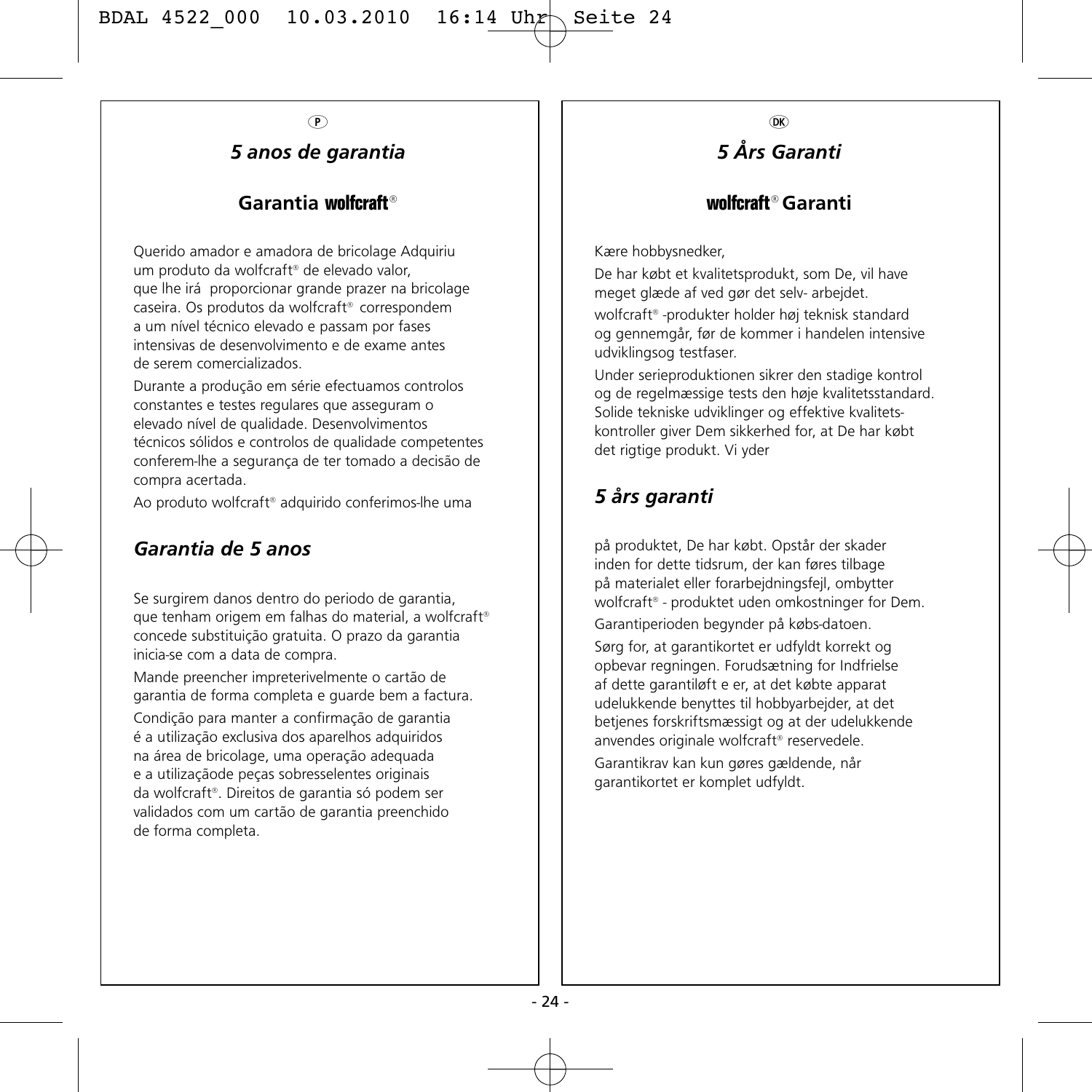### $\widehat{\mathcal{S}}$ *5 Års Garanti*

### **wolfcraft**® Garanti

Till hobbysnickaren!

Vi gratulerar till Er nya kvalitetsprodukt från wolfcraft® som vi hoppas att Ni komer att ha stor nytta av i hobbyarbetet. wolfcraft® -produkter håller en hög teknisk standard och genomgår intensiva utvecklings- och testkontroller innan de ut i handeln. Regelbundna kontroller och tester garanterar hög kvalitet på standard vid seritillverkning. En solid teknisk utveckling och tillförlitliga kvalitetskontroller är garantin föt att Ni valt rätt. På denna wolfcraft® -produkt lämnar vi

## *5 års garanti*

För skador som uppstår under garantitiden och som beror på materialfel garanterar wolfcraft® kostnadsfri ersättning.

Garantin gäller från och med köpdatumet. Var noga med att fylla i garantisedel ordentligt eller förvara kvittot väl. Förutsättning för garantin är att maskinen endast används för hobbyarbete, att den sköts på sakkunnigt sätt samt att reservdelar från wolfcraft® används. Garantianspråk kan endast ställas med fullständigt ifyllt garantisedel.

### *5 Vuoden takuu*

### **wolfcraft**® takuu

Hyvä nikkari,

olet valinnut korkealaatuisen wolfcraft® - tuotteen, josta Sinulla on varmasti paljon iloa. wolfcraft® - tuotteet täyttävät tekniikan korkeat vaatimukset. Ne läpikäyvät ennen markkinoille tuloaan intensiivisen kehitysja testivaiheen.

Sarjavalmistuksen aikana jatkuvat tarkastukset ja säännölliset testit huolehtivat laitteen korkeasta laadusta. Vakaa tekninen kehitys ja luotettava laadun tarkkailu antavat Sinulle varmuuden siitä, että olet tehnyt oikean valinnan.

wolfcraft® myöntää laitteelle

## *5 vuoden takuun*

Mikäli tänä aikana laitteessa esiintyy materiaalista tai valmistuksesta johtuvia vikoja, wolfcraft® korvaa ne maksutta. Takuuaika alkaa ostopäivänä. Huolehdi siitä, että takuukortti on asianmukaisesti täytetty ja säilytä se huolellisesti laskun mukana. Myönnettävän takuun edellytyksenä on, että laitetta käytetään ainoastaan kotikäytössä käyttöohjeita noudattaen ja siinä käytetään vain alkuperäisiä wolfcraft® -varaosia.

Oikeus takuun alaiseen korvaukseen on voimassa ainoastaan täydellisesti täytettyä takuukorttia vastaan.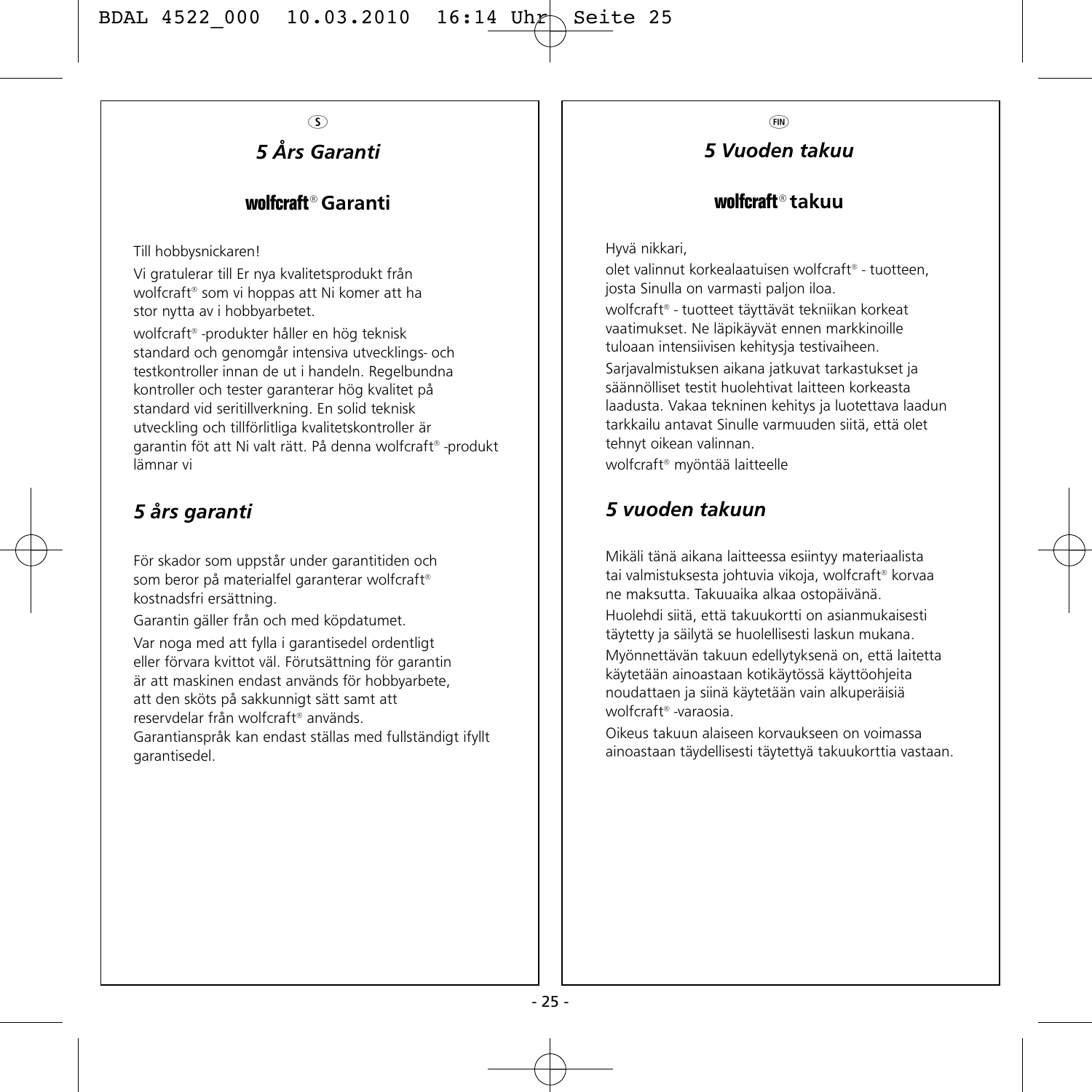$\overline{N}$ 

*5 års garanti*

### **wolfcraft**® Garanti

#### Kjære hobbysnekker

Du har nå fått et høyverdig wolfcraft® produkt, som du vil få stor glede av.

wolfcraft® produktene er av høy tekniske standard og gjennomgår intensive utviklings- og testfaser før det kommer i handelen.

Som standardprodukt er de sikret hyppige kontroller og regelmessige tester på høy kvalitetsstandard.

Solid teknisk utvikling og sikker kvalitetskontroll gir sikkerhet for en riktig kjøpsbeslutning.

Vi gir

### *5 års garanti*

på wolfcraft® produkter du har kjøpt.

Dersom det innenfor garantitiden oppstår skader som kan føres tillbake til materialfeil, gir wolfcraft® gratis erstatning.

Garantifristen starter ved kjøpsdatoen. Pass på at garantikorter er fullstendig utfylt, og togså godt vare på fakturaen.

Forutsetning for garantioppfyllelsen og bruk av originale wolfcraft® reservdeler, forskriftsmessig betjening og bruk av originale wolfcraft® reservedeler.

Garantikrav kan bare gjøres gjeldende med utfylt garantikort.

 $\sqrt{N}$ 

### *5 lat gwarancji*

### **wolfcraft**® gwarancja

Hyvä nikkari,

olet valinnut korkealaatuisen wolfcraft® - tuotteen, josta Sinulla on varmasti paljon iloa.

wolfcraft® - tuotteet täyttävät tekniikan korkeat vaatimukset. Ne läpikäyvät ennen markkinoille tuloaan intensiivisen kehitysja testivaiheen.

Sarjavalmistuksen aikana jatkuvat tarkastukset ja säännölliset testit huolehtivat laitteen korkeasta laadusta. Vakaa tekninen kehitys ja luotettava laadun tarkkailu antavat Sinulle varmuuden siitä, että olet tehnyt oikean valinnan.

wolfcraft® myöntää laitteelle

### *5 lat gwarancji*

Jeżeli w okresie tego czasu w zakuplonym przez Państwo wyrobie wystąpią nieprawldłowości, których powodem jest wada materiału, firma wolfcraft® zobowiązuje się do wymiany uszkodzonych elementów swojego wyrobu. Rozpoczęciem okresu gwarancji jest data sprzedaży wyrobu. W związku z tym prosimy o sprawdzenie czy karta gwarancyjna została dokładne i należycie wypełniona oraz o zachowanierachunku kupna z nanięsioną datą sprzedaży. W przypadku nieposiadania dokumentu z potwierdzoną datą sprzedaźy, roszczenia gwarancyjne nie będą uwzględniane.

Podstawą do uwzględnienia roszczeń gwarancyjnych jest używanie zakupionych wyrobów zgodnie z ich przeznączeniem, prawidłowa obsługa oraz używanie tylko oryginalnych części zamiennych wolfcraft®.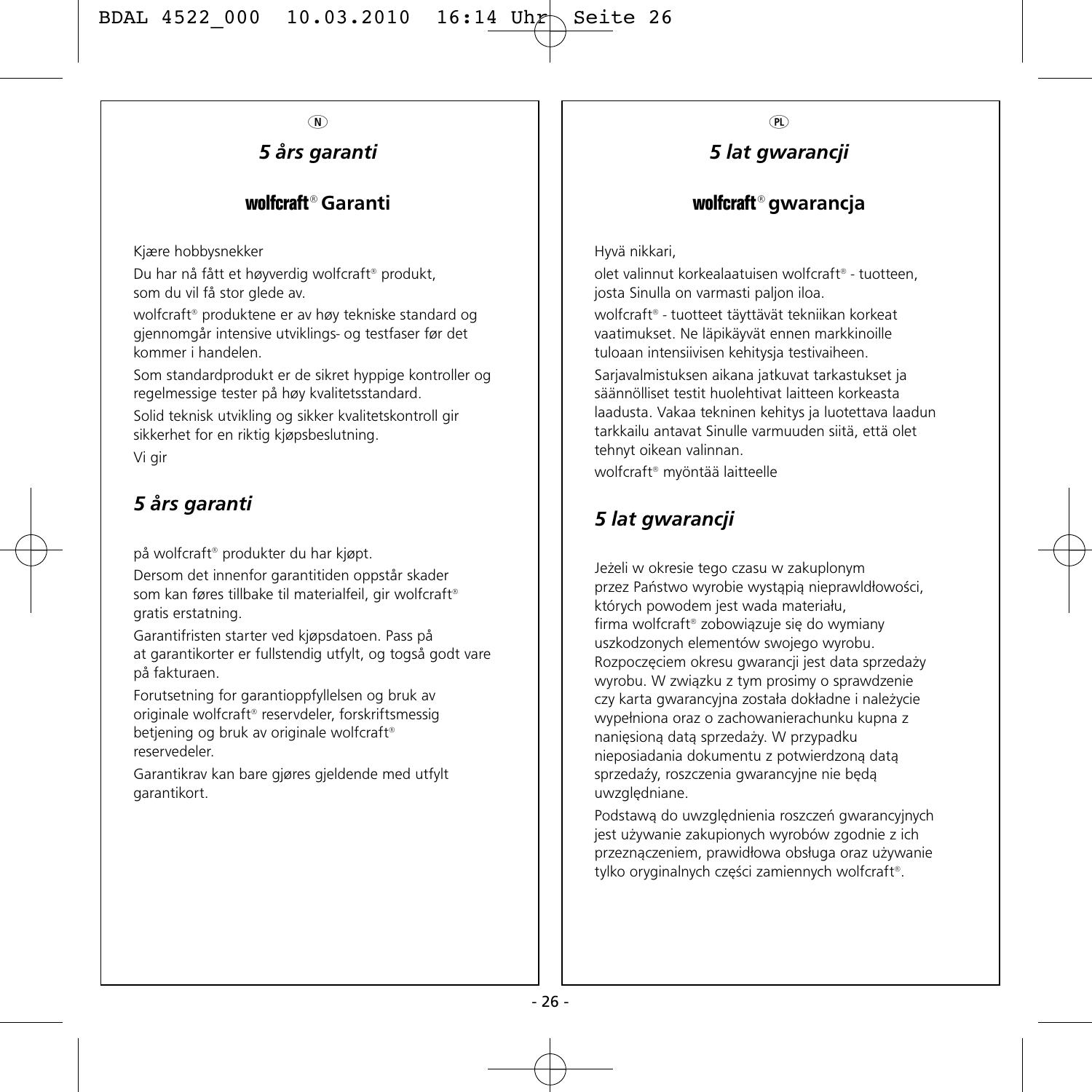$\overline{G}$ 

### 5 
ρνια εγγηση

### **wolfcraft**® εγγηση

Αναπητή πελάτισσα, αναπητέ πελάτη, Ανοράσατε ένα υψηλής ποιότητας προϊόν. που θα σας προσφέρει εξαιρετική ικανοποίηση κατά την εργασία σας.

Τα προἴόντα wolfcraft<sup>®</sup> ανταποκρίνονται σε ένα υψηλό τεχνικό επίπεδο και πριν βνούν στο εμπόριο, διανύουν εντατικά στάδια εξέλιξης και δοκιμών.

Κατά την διάρκεια της μαζικής παραγωγής πραγματοποιούνται διαρκείς έλεγγοι και δοκιμές, ώστε να εξασφαλίζεται η υψηλή ποιότητα

Η φερέγγυα τεχνική εξέλιξη και οι αξιόπιστοι έλενχοι ποιότητας σας εξασφαλίζουν την σιγουριά μιάς σωστής αγοράς. Σας προσφέρουμε για το προΐόν wolfcraft<sup>®</sup>

### 5 
ρνια εγγηση

Εάν κατά την διάρκεια της εγγυητικής περιόδου εμφανιστούν ζημιές που οφείλονται σε ελαττώματα του υλικού. η εταιρεία wolfcraft<sup>®</sup> σας προσφέρει δωρεάν ανταλλακτικά

Η διάρκεια εγγύησης αργίζει απο την ημέρα ανοράς. Παρακαλούμε να παραλάβετε την κάρτα εννύησης ανελλιπώς συμπληρωμένη και να κρατήσετε την απόδειξη πληρωμής. Απαραίτητη προϋπόθεση για εγγύηση εκ μέρους μας είναι η αποκλειστική χρησιμοποίηση των μηχανημάτων ερασιτεχνικά, η σωστή χρήση και μεταχείριση ανταλλακτικών wolfcraft<sup>®</sup>.

Η προσφερόμενη εννύηση ισχύει μόνο εάν φέρετε μαζί σας την κάρτα εννύησης ανελλιπώς συμπληρωμένη.

 $\sqrt{10}$ 

### *5 Yıl Garanti*

### **wolfcraft**® Garantisi

Sayın sanatkar,

evdeki Hobi işlerinizde üzerinde zevkle çalışacağınız yüksek kaliteli bir wolfcraft® ürününü seçtiniz.

Yüksek teknik standartlara uygun olan wolfcraft® ürünleri, satışa sunulmadan önce, sıkı bir geliştirme ve test safhasından geçiriliyor. Seri üretim sırasındaki daimi kontroller ve düzenli aralıklarla yapılan testler yüksek kalitenin standartlaşmasını sağlıyor.

Yoğun teknik gelişmeler ve güvenilir kalitekontrolü size doğru bir alım kararı vermenin güvencesini sağlar.

Seçtiğiniz wolfcraft® ürünü için size

### *5 Yıl Garanti*

veriyoruz. wolfcraft® garanti süresi içerisindeki, malzeme hatası yüzünden meydana gelmiş olan hasarlar için ücretsiz yedek parça sağlar.

Garanti süresi alım tarihi ile başlar. Lütfen garanti kartını tam anlamıyla doldurtup, fatura ile birlikte iyi muhafaza ediniz.

Bu garanti sadece satın alınan ürünlerin evdeki Hobi işlerinde, uygun kullanımında ve orjinal wolfcraft® yedek parçaları kullanıldığı taktirde geçerlidir. Garanti talebi sadece tam anlamıyla doldurulmuş garanti kartı bulunduğu sürece kabul edilir.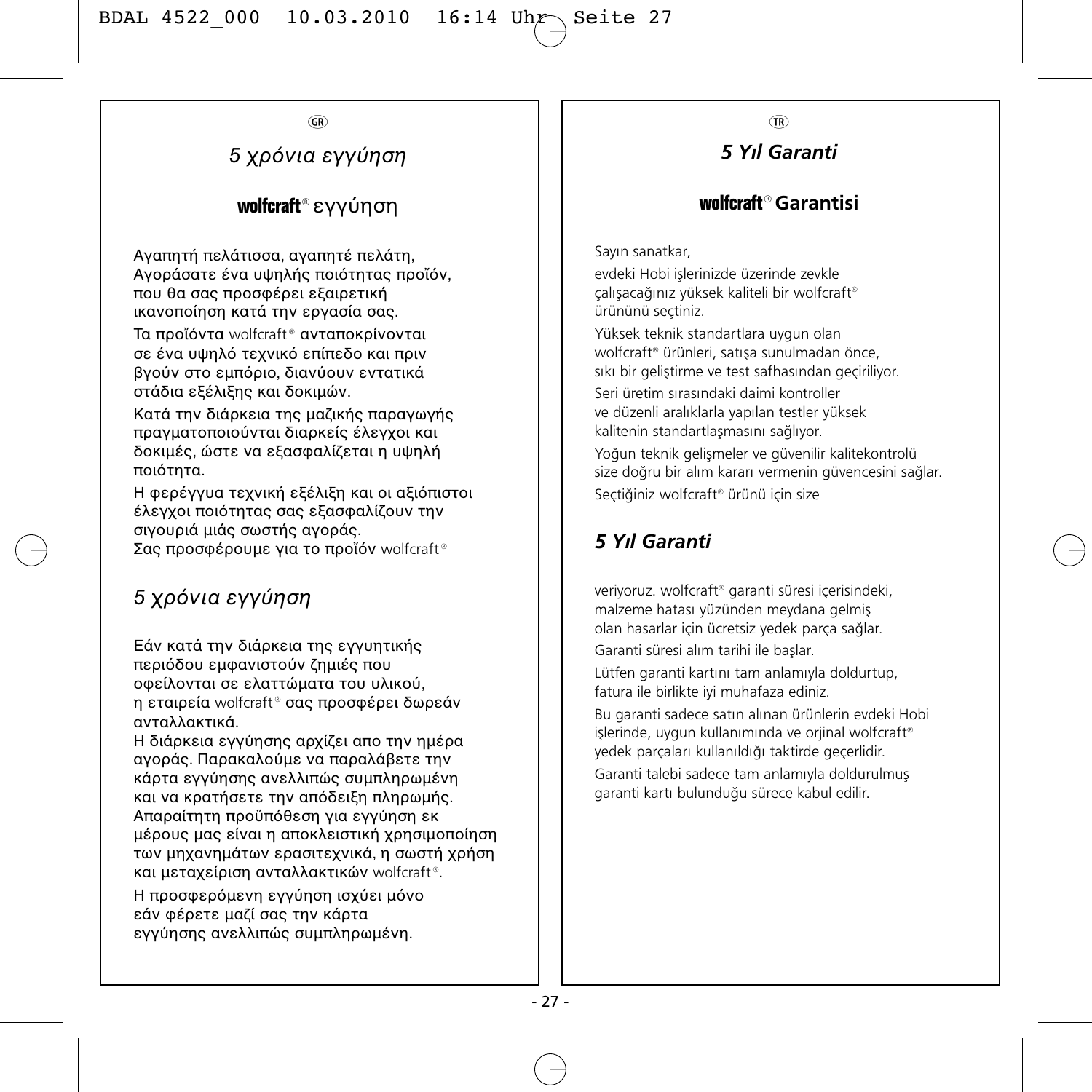#### l Konformitätserklärung nach der EG-Maschinenrichtlinie 2006/42/EG, Anhang II A

Hiermit erklärt die Firma wolfcraft GmbH in D-56746 Kempenich, Wolff Str. 1, dass dieses Produkt (4522.000) der Maschinenrichtlinie 2006/42/EG entspricht. Kempenich, 10.03.2010

Michael Bauseler CE - Beauftragter und Bevollmächtigter (Geschäftsleitung/Technik/Logistik; wolfcraft GmbH)

#### **Sumble Declaration of Conformity pursuant to Directive 2006/42/EC on Machinery, Annex II A**

wolfcraft GmbH in D-56746 Kempenich, Wolff-Str. 1, hereby declares that this product (4522.000) conforms to Directive 2006/42/EC on Machinery. Kempenich, 10.03.2010

Michael Bauseler Authorized CE representative (Management/Technology/Logistics; wolfcraft GmbH)

#### $\odot$  Déclaration de conformité suivant la Directive Machines CE 2006/42/CE, annexe II A

La Sté wolfcraft GmbH, sise à D-56746 Kempenich, Wolff Str. 1, déclare par la présente que ce produit (4522.000) est conforme à la directive machines 2006/42/CE. Kempenich, le 10.03.2010

1. Pans

Michael Bauseler Chargé de mission CE et fondé de pouvoir (Direction commerciale/Technique/Logistique ; wolfcraft GmbH)

#### L Conformiteitsverklaring volgens EG-machinerichtlijn 2006/42/EG, aanhangsel II A

Hiermee verklaart de firma wolfcraft GmbH in D-56746 Kempenich, Wolff Str. 1, dat dit product (4522.000) voldoet aan machinerichtlijn 2006/42/EG. Kempenich, 10/03/2010

d. View

Michael Bauseler

CE – commissaris en gevolmachtigde

(Directie/Techniek/Logistiek; wolfcraft GmbH)

#### $\odot$  Dichiarazione di conformità secondo la direttiva CE 2006/42/CE sui macchinari, appendice II A

Con la presente la Ditta wolfcraft GmbH in D-56746 Kempenich, Wolff Str. 1, dichiara che il prodotto (4522.000) è conforme alla direttiva 2006/42/CE sui macchinari. Kempenich, 10.03.2010

 $\sqrt{2}$ 

Michael Bauseler mandatario e procuratore CE (Direzione commerciale/tecnica/logistica; wolfcraft GmbH)

n Declaración de conformidad a efectos de la Directiva 2006/42/EG, Anexo II A

La empresa wolfcraft GmbH, Wolff Str. 1, D-56746 Kempenich, certifica la conformidad de este producto (4522.000) con la Directiva 2006/42/CE (Máquinas). Kempenich, 10/03/2010

 $\sqrt{2}$ 

Michael Bauseler Delegado CE (Dirección/Tecnología/Logística; wolfcraft GmbH)

 $\odot$  Declaração de conformidade segundo a Directiva Máquinas 2006/42/EG, anexo II A

Pela presente a firma wolfcraft GmbH em D-56746 Kempenich, Wolff Str. 1, declara que este produto (4522.000) corresponde à Directiva Máquinas 2006/42/CE. Kempenich, 10.03.2010

 $\sqrt{2}$ 

Michael Bauseler Agente e mandatário CE (Direcção/Técnica/Logística; wolfcraft GmbH)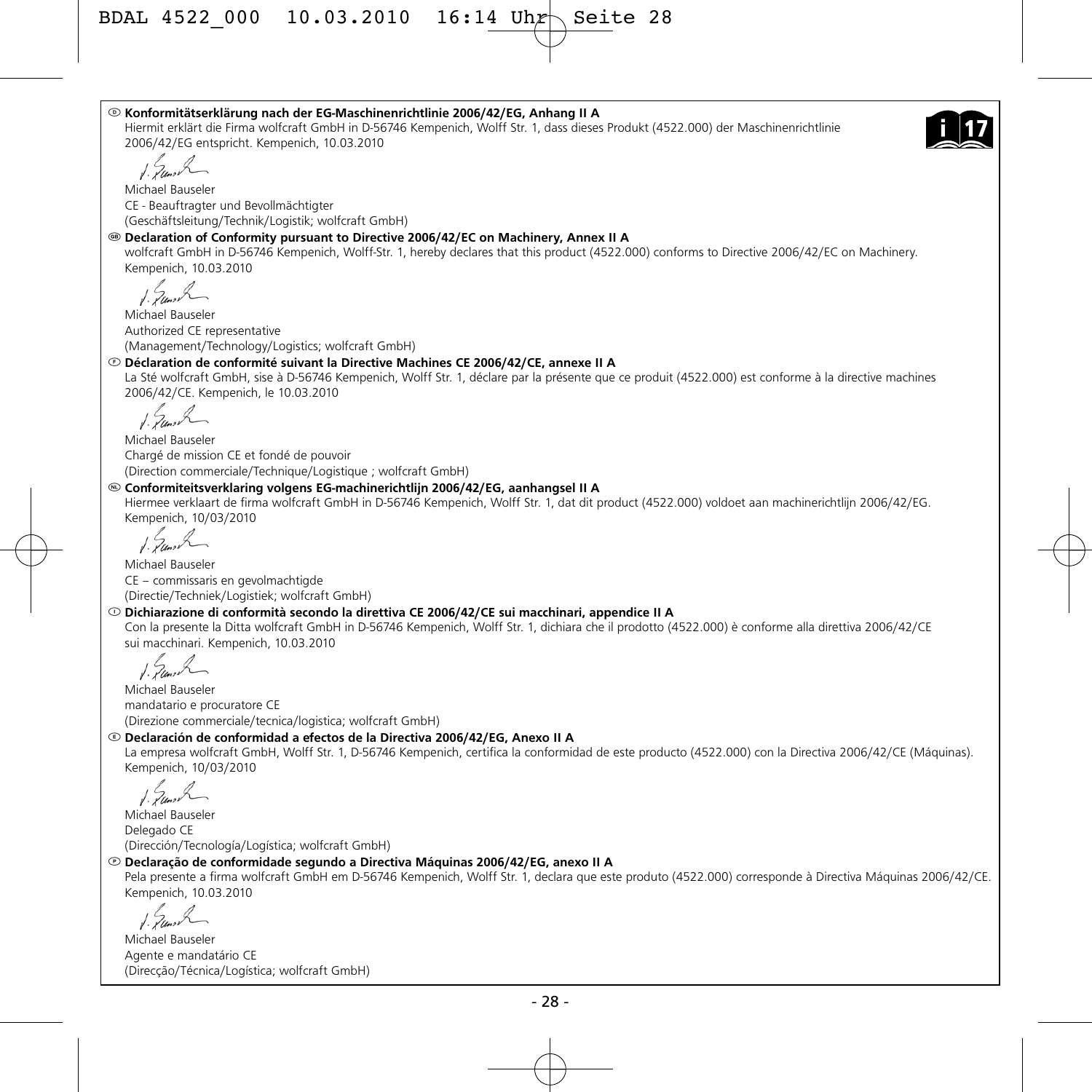#### m Overensstemmelseserklæring iht. EF-maskindirektiv 2006/42/EF, Tillæg II A

Hermed erklærer firmaet wolfcraft GmbH i D-56746 Kempenich, Wolff Str. 1, at dette produkt (4522.000) er i overensstemmelse med maskindirektivet 2006/42/EF. Kempenich, 10.03.2010

Michael Bauseler CE – repræsentant og fuldmægtig (Ledelse/Teknik/Logistik; wolfcraft GmbH)

#### S Konformitetsförklaring enligt EG maskindirektivet 2006/42/EG, bilaga II A

wolfcraft GmbH i D-56746 Kempenich, Wolff Str. 1, förklarar härmed att denna produkt (4522.000) motsvarar maskindirektivet 2006/42/EG. Kempenich, 2010-03-10

Michael Bauseler CE – ombud och fullmäktige (företagsledning/teknik/logistik; wolfcraft GmbH)

#### $\circledast$  EU-konedirektiivin 2006/42/EU, liitteen II A mukainen vaatimustenmukaisuustodistus

Täten firma wolfcraft GmbH, D-56746 Kempenich, vakuuttaa, että tämä tuote (4522.000) vastaa konedirektiivin 2006/42/EU antamia vaatimuksia. Kempenich, 10.03.2010

Michael Bauseler CE – vastuullinen ja valtuutettu (Yrityksen johto/Tekniikka/Logistiikka; wolfcraft GmbH)

#### $\circledcirc$  Konformitetserklæring iht. EF-maskindirektiv 2006/42/EF, vedlegg II A

Hermed erklærer firmaet wolfcraft GmbH i D-56746 Kempenich, Wolff Str. 1, at dette produktet (4522.000) er i samsvar med maskindirektiv 2006/42/EF. Kempenich, 10.03.2010

Michael Bauseler

CE – ansvarlig og fullmektig

(Forretningsledelse/teknikk/logistikk; wolfcraft GmbH)

#### N Deklaracja zgodności wg dyrektywy maszynowej WE 2006/42/WE, Załącznik II A

Firma wolfcraft GmbH w D-56746 Kempenich, Wolff Str. 1 oświadcza niniejszym, że produkt ten (4522.000) spełnia wymagania dyrektywy maszynowej 2006/42/WE. Kempenich, 10.03.2010

 $\sqrt{a}$ 

Michael Bauseler Pełnomocnik i Osoba Upoważniona d/s CE (Zarząd/Dział Techniczny/Dział Logistyki; wolfcraft GmbH)

#### v Δήλωση Συμμόρφωσης σύμφωνα με την Ευρωπαϊκή Οδηγία Μηχανών 2006/42/EC, Παράρτημα II A

Ο οίκος wolfcraft GmbH που βρίσκεται στην οδό Wolff-Str. 1 της περιοχής D-56746 Kempenich (Γερμανίας), με το παρόν διαβεβαιώνει πως το προϊόν με κωδικό (4522.000) συμφωνεί με την Ευρωπαϊκή Οδηγία Μηχανών 2006/42/EC. Kempenich, 10.03.2010

Michael Bauseler Εξουσιοδοτημένος διοικητικός (CE) αντιπρόσωπος (Διοίκηση/Τεχνολογία/Επιμελητεία; wolfcraft GmbH)

W 2006/42/AB, Ek II A numaralı AB-Makine Direktifleri uyarınca uygunluk belgesi

İş bununla Wolff Str. 1, D-56746 Kempenich adresinde bulunan wolfcraft GmbH firması, bu ürünün (4522.000) 2006/42/AB Makine Direktifi koşullarını yerine getirdiğini beyan eder. Kempenich, 10.03.2010

 $\sqrt{2}$ 

Michael Bauseler CE – Görevli ve Yetkilisi (Şirket Yönetimi/Teknik/Lojistik; wolfcraft GmbH)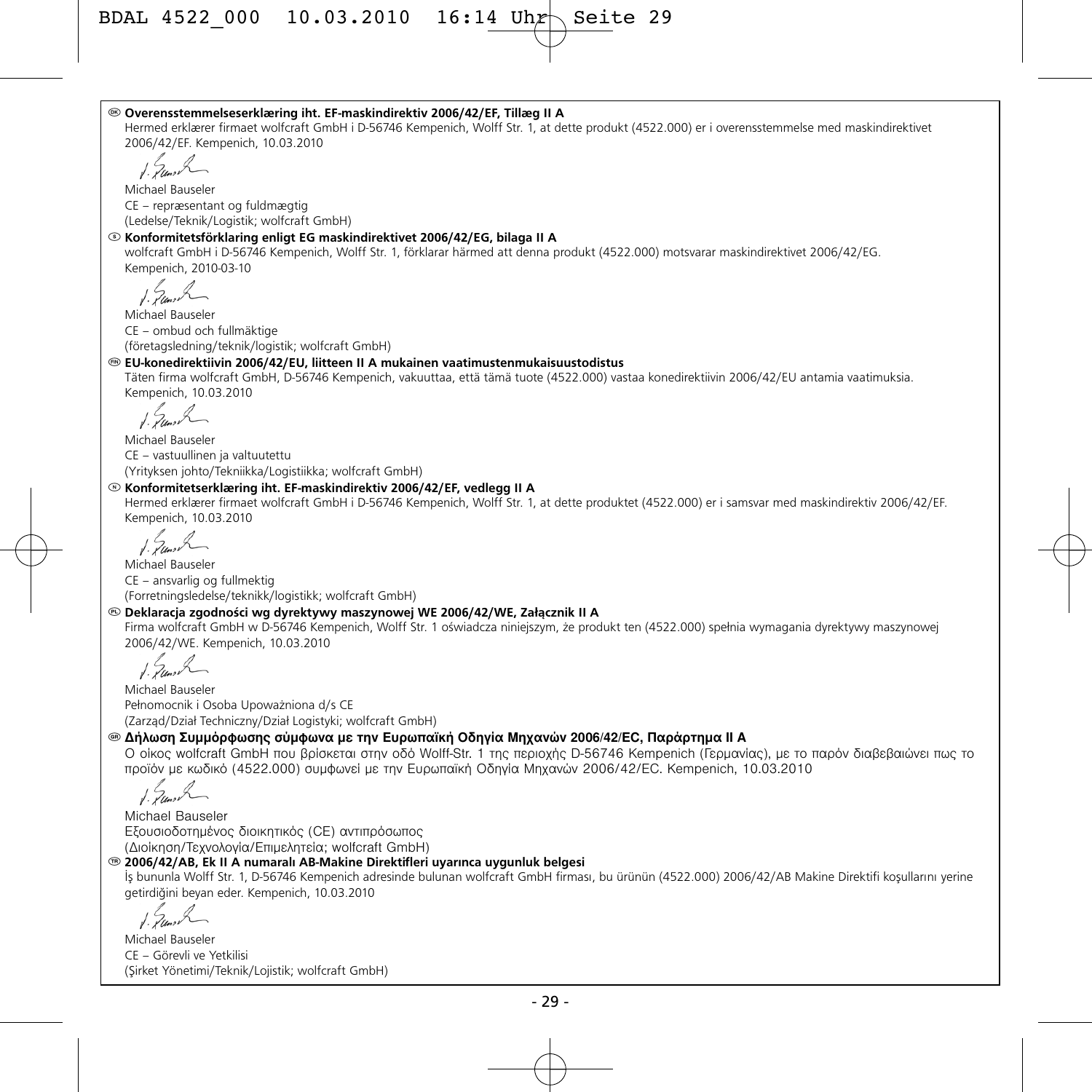#### **D**

### **wolfcraft® GmbH**

Wolff-Strasse D-56746 Kempenich  $T = 0.0049(0)$  26 55 510 Fax: 00 49 (0) 26 55 511 80 customerservice@wolfcraft.com Service-Hotline: 0 180-5 32 94 68

**A**

#### **wolfcraft® GmbH**

Hauffgasse 3-5 A-1110 Wien Tel. 00 43 (1) 7 48 08 08-0 Fax 00 43 (1) 7 48 08 08-11 Kundendienst@woaut.wolfcraft.com

**F B**

### **wolfcraft® s.a.r.l.**

Tour de Rosny II F-93 118 Rosny sous Bois Cedex Téléphone 00 33 (0) 1 48 12 29 30<br>Téléfax 00 33 (0) 1 48 12 15 40 Téléfax 00 33 (0) 1 48 12 15 40 customerservicefrance@wolfcraft.com **c**

### **m&b AG Verkaufssupport**

Bahnhofstraße 25 CH-5647 Oberrüti Tel. 00 41-41-7 41 77 66 Fax 00 41-41-7 41 65 20 mail@verkaufssupport.ch

#### **G**

### **wolfcraft® Ltd.**

9 Churchfield Road Sudbury Suffolk CO10 2YA Tel. 00 44 (0) 17 87 88 07 76 Fax 00 44 (0) 17 87 31 03 67 customerservice@wogb.wolfcraft.com www.wolfcraft.co.uk

#### **n**

### **wolfcraft® Nederland**

Kerkhofstraat 21 NL-5554 HG Valkenswaard Tel. 00 31 (0) 40 2 63 11 14 Fax 00 31 (0) 40-2 63 11 15 klantinfo@wod.wolfcraft.com

#### $\widehat{y}$

### **ELNAS s.r.o.**

Oblekovice 394 CZ-67181 Znojmo Tel. 00 420-515-22 01 26 Fax 00 420-515-26 15 25 info@elnas.cz

**I**

### **wolfcraft® srl.**

Via San Francesco (Centro le Piazze) 22066 Mariano Comense (Co) Tel. 00 39-0 31-7 50 900 Fax 00 39-0 31-7 50 881 servizioclienti@woi.wolfcraft.com

#### **S N f**

#### **Floo Trading AB**

Lilla Floo S-26942 Båstad Tel.: 00 46 (0) 43 1760 20 Fax: 00 46 (0) 43 1756 75 wolfcraft@flootrading.com www.flootrading.com

#### **K**<sup>*K*</sup>

#### **wolfcraft® DK**

Hvinningdalvej 11 8600 Silkeborg Tel.: 0045 7025 1082 Fax: 0045 7025 1083 Mogens.Vejvad@wod.wolfcraft.com

#### **E**

### **wolfcraft® España S.L. Unipersonal**

Parque Tecnológico Valencia Edificio Wellness 1 Avda. Juan de la Cierva, 27 E-46980 Paterna Teléfono 00 34-902 197 119 Fax 00 34-902 197 120 Atencioncliente@woe.wolfcraft.com

**H**

#### **Audaxtrade Kft.**

Ungvár utca 64-66 HU-1142 Budapest Tel. 00 36-1-2 51 33 68 Fax 00 36-1-2 51 33 68 sales@audytrade.hu

#### **P**

#### **Aquemofer - Imp. e Exp., Lda.**

Av. Egas Moniz, Pav. B, Ap. 79 P-2135 Samora Correia Tel. 00 351-263-65 92 90 Fax 00 351-263-65 92 99 aquemofer@clix.pt

#### **h**

#### **wolfcraft® Middle East Ltd.**

P.O. Box 2428 · IL-Jerusalem Tel. 9 72-2-6 52 60 24 Fax 9 72-2-6 52 95 13 Handy: 9 72-50-52 06 49 womea@netvision.net.il www.Wolfcraft.co.il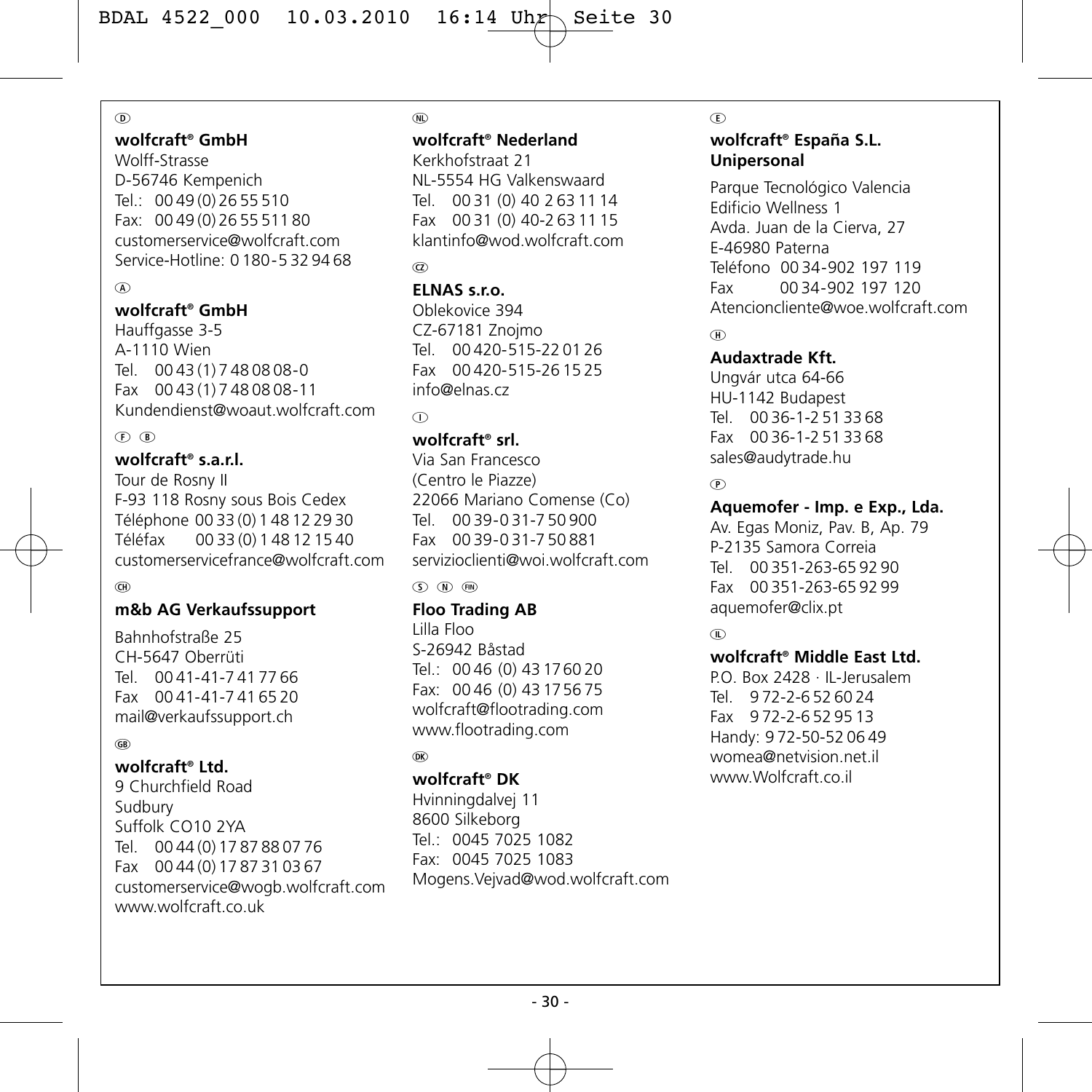

- D Technische Änderungen vorbehalten
- G We reserve the right for technical modifications
- F Modifications réservées
- n Veranderingen voorbehouden
- $\odot$  Salvo modifiche
- E Salvo modificaciones
- P Direito reservado a alterações técnicas
- ® Ændringer forbeholdes
- S Rätt till ändringar förbehålles
- **<sup>®</sup>** Oikeus teknisiin muutoksiin pipädetää
- N Det tas forbehold om tekniske endringer
- $\overline{P}$  wszelkie zmiany zastrzeżone
- @ Επιφυλασσόμαστε για κάθε τεχνική αλλαγή.
- <sup>®</sup> wolfcraft® üründe teknik değişiklikler yapabilir.



- D Reklamationsgrund:
- G Reason for claim:
- F Objet de la réclamation:
- **ED** Reden voor de reclamatie:
- I Motivo del reclamo:
- E Motivo de la reclamación:
- P Razão de reclamação:
- ® Reklamationsgrund:
- S Reklamationsskäl:
- **END** Syv valitukseen:
- N Reklamasjonsgrunn:
- <sup>®</sup> Powód reklamacji:
- @ Αιτία παραπόνων:
- **TR** Talep sebebi:





- D wolfcraft ® Gerät:
- G wolfcraft ® equipment:
- F Appareil wolfcraft ®:
- <sup>n</sup> wolfcraft<sup>®</sup> apparaat:
- I Apparecchio wolfcraft ®:
- E Equipo wolfcraft ®:
- P Aparelhos wolfcraft ® :
- ® wolfcraft<sup>®</sup> apparat:
- S wolfcraft ® maskin:
- **END** wolfcraft<sup>®</sup> laite:
- N wolfcraft ® apparat:
- <sup>®</sup> Wyrób wolfcraft<sup>®</sup>
- <sup>®</sup> Μηχάνημα wolfcraft<sup>®</sup>:
- TR wolfcraft<sup>®</sup> Alet: